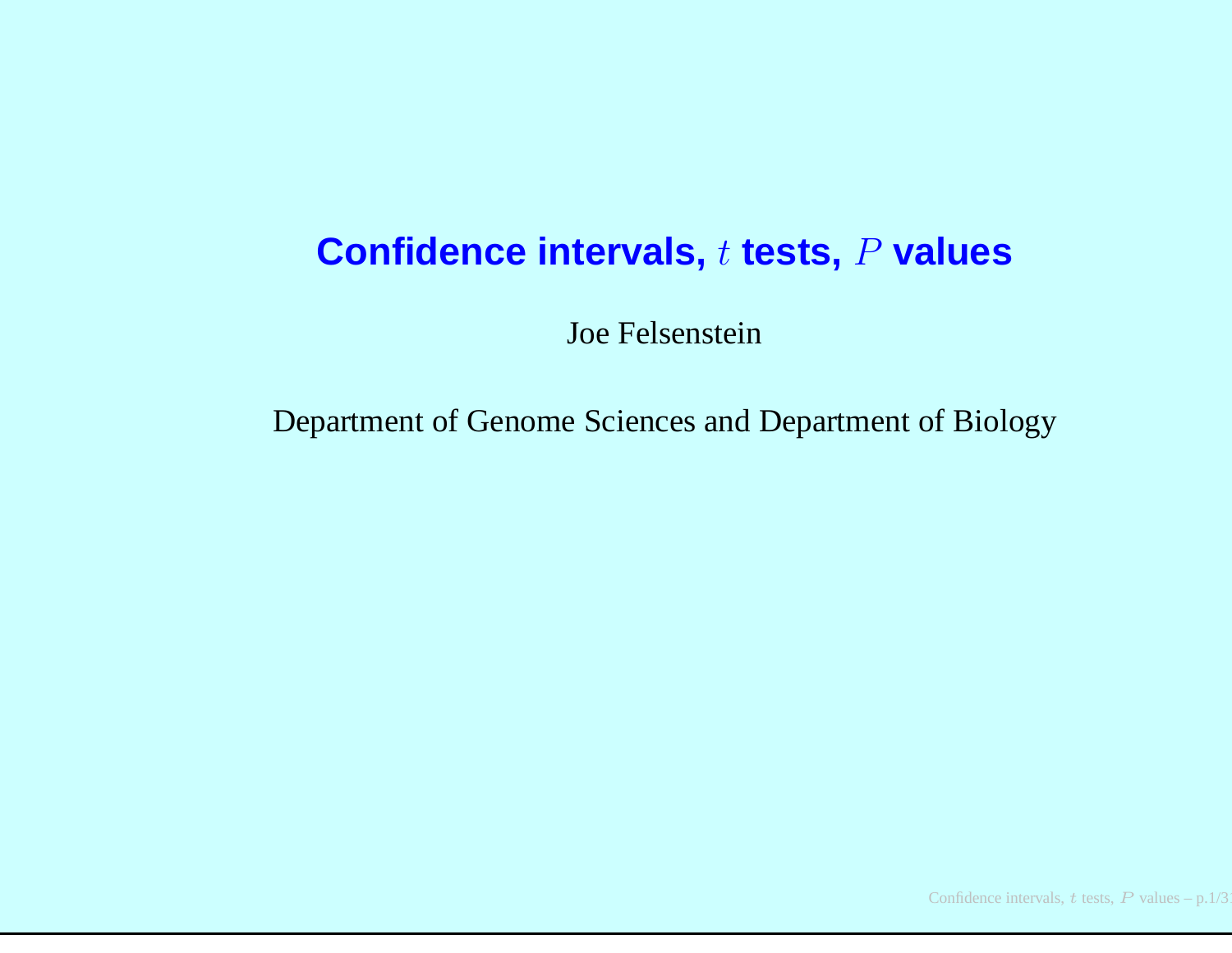Everybody believes in the normal approximation, the experimentersbecause they think it is <sup>a</sup> mathematical theorem, the mathematiciansbecause they think it is an experimental fact! *G. Lippman*

We can use the Gaussian (normal) distribution, assumed correct, and estimate the mean (which is the expectation). It turns out that, not surprisingly, the best estimate of the mean is the mean of thesample.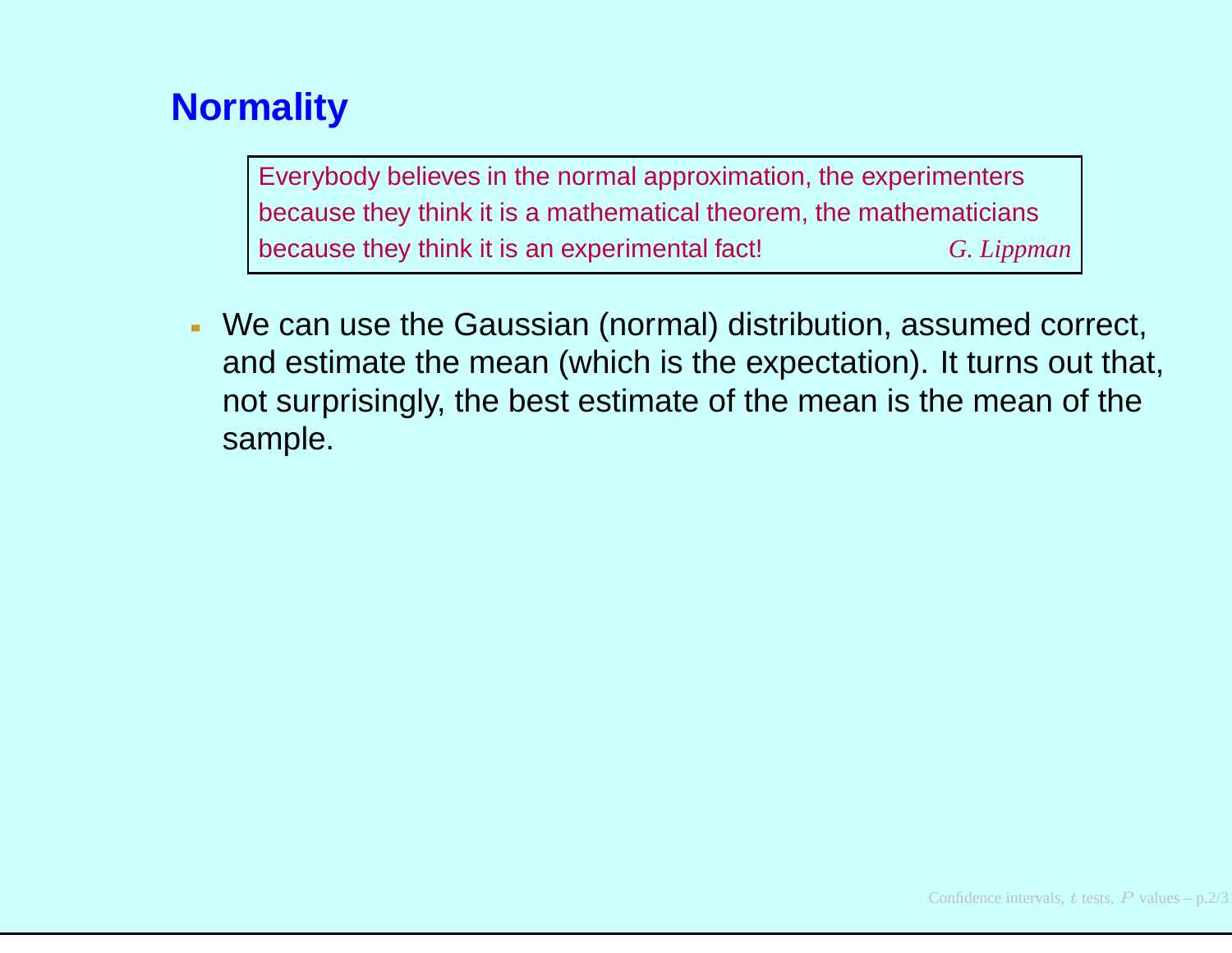- We can use the Gaussian (normal) distribution, assumed correct, and estimate the mean (which is the expectation). It turns out that, not surprisingly, the best estimate of the mean is the mean of thesample.
- (The median of the sample is <sup>a</sup> legitimate estimate too, but it isnoisier).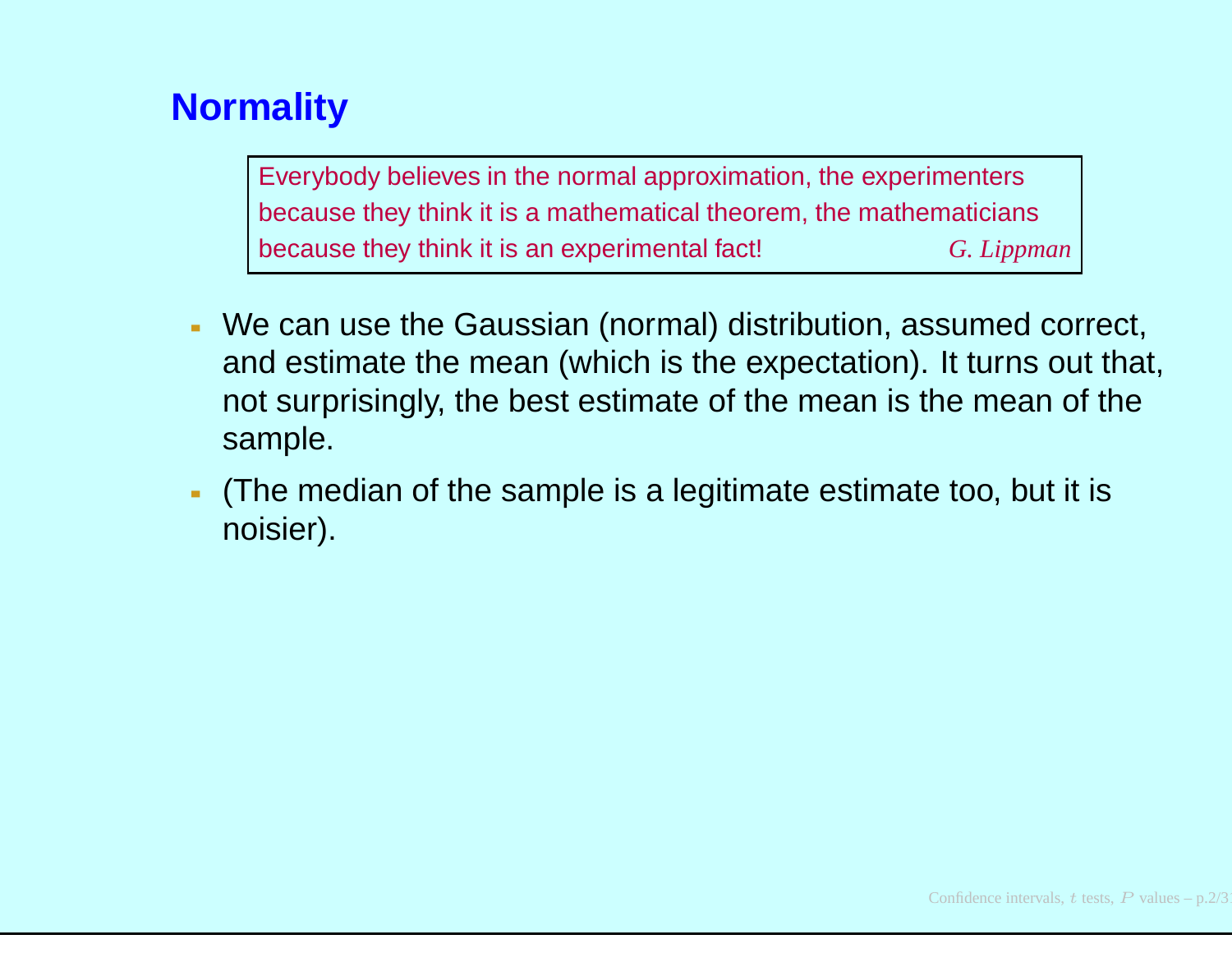- We can use the Gaussian (normal) distribution, assumed correct, and estimate the mean (which is the expectation). It turns out that, not surprisingly, the best estimate of the mean is the mean of thesample.
- (The median of the sample is <sup>a</sup> legitimate estimate too, but it isnoisier).
- The sample mean is the optimal estimate as it is the MaximumLikelihood Estimate – for which see later in the course.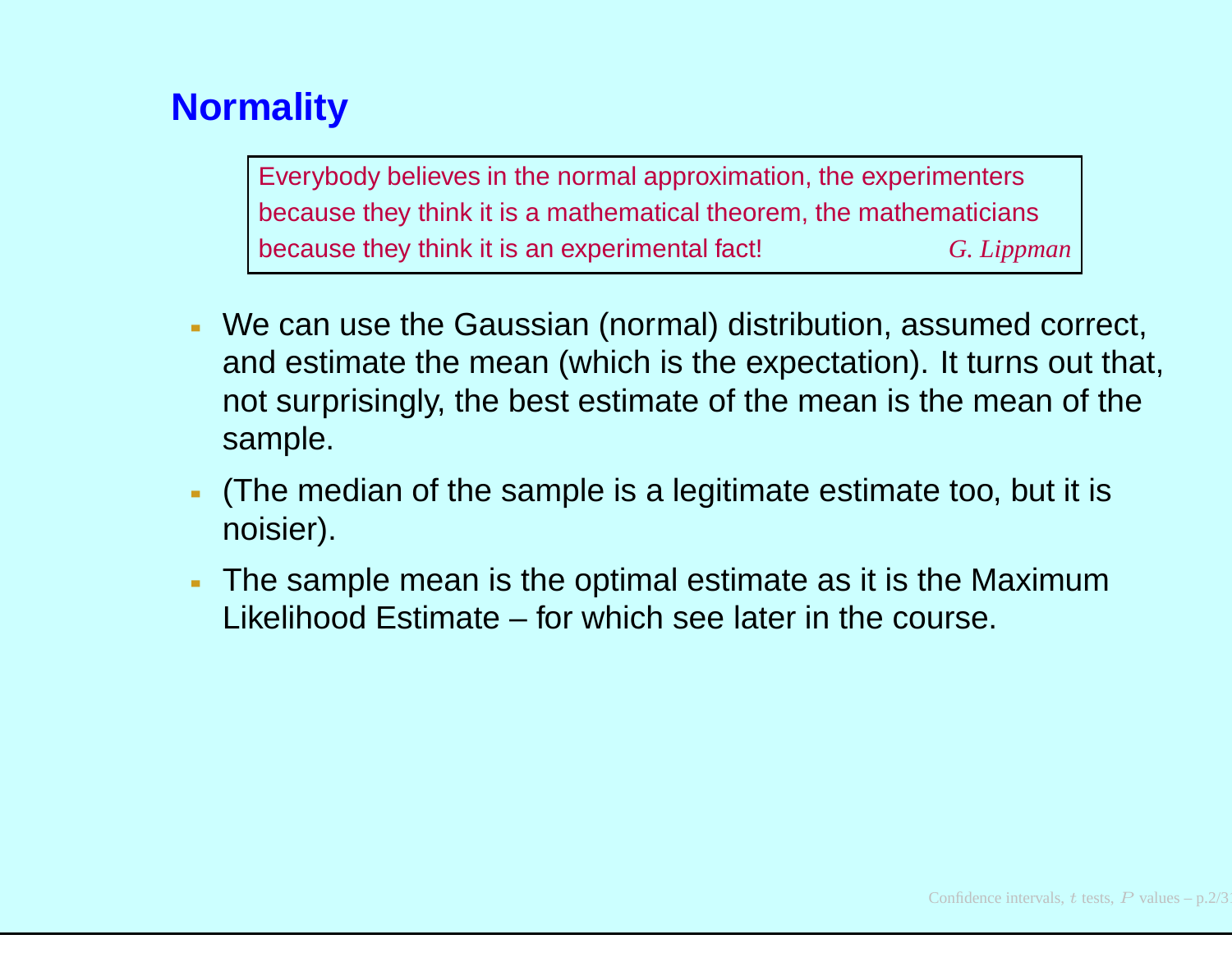- We can use the Gaussian (normal) distribution, assumed correct, and estimate the mean (which is the expectation). It turns out that, not surprisingly, the best estimate of the mean is the mean of thesample.
- (The median of the sample is <sup>a</sup> legitimate estimate too, but it isnoisier).
- The sample mean is the optimal estimate as it is the MaximumLikelihood Estimate – for which see later in the course.
- But how do we figure out how noisy the estimate is?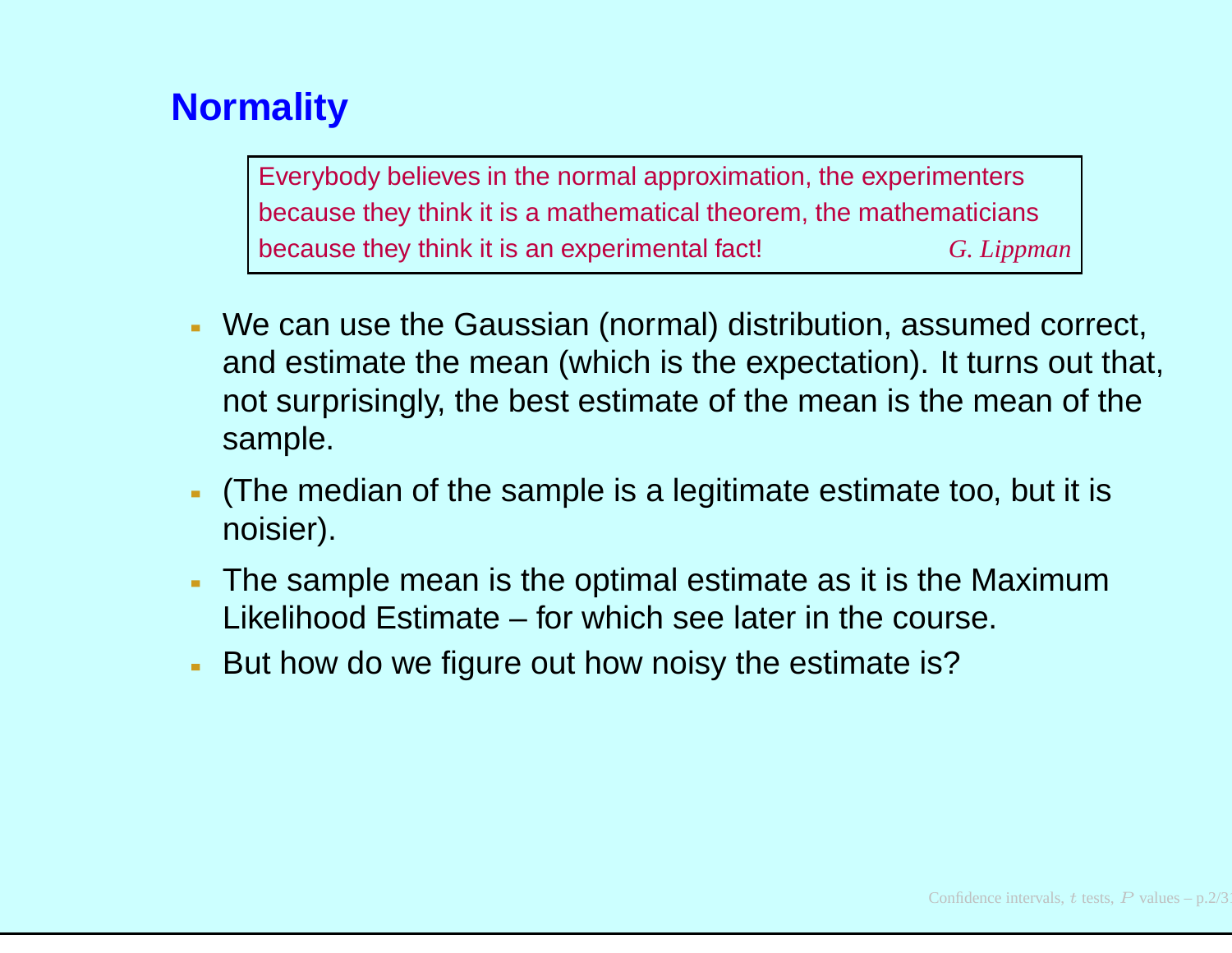- We can use the Gaussian (normal) distribution, assumed correct, and estimate the mean (which is the expectation). It turns out that, not surprisingly, the best estimate of the mean is the mean of thesample.
- (The median of the sample is <sup>a</sup> legitimate estimate too, but it isnoisier).
- The sample mean is the optimal estimate as it is the MaximumLikelihood Estimate – for which see later in the course.
- But how do we figure out how noisy the estimate is?
- Can we make an *interval estimate*?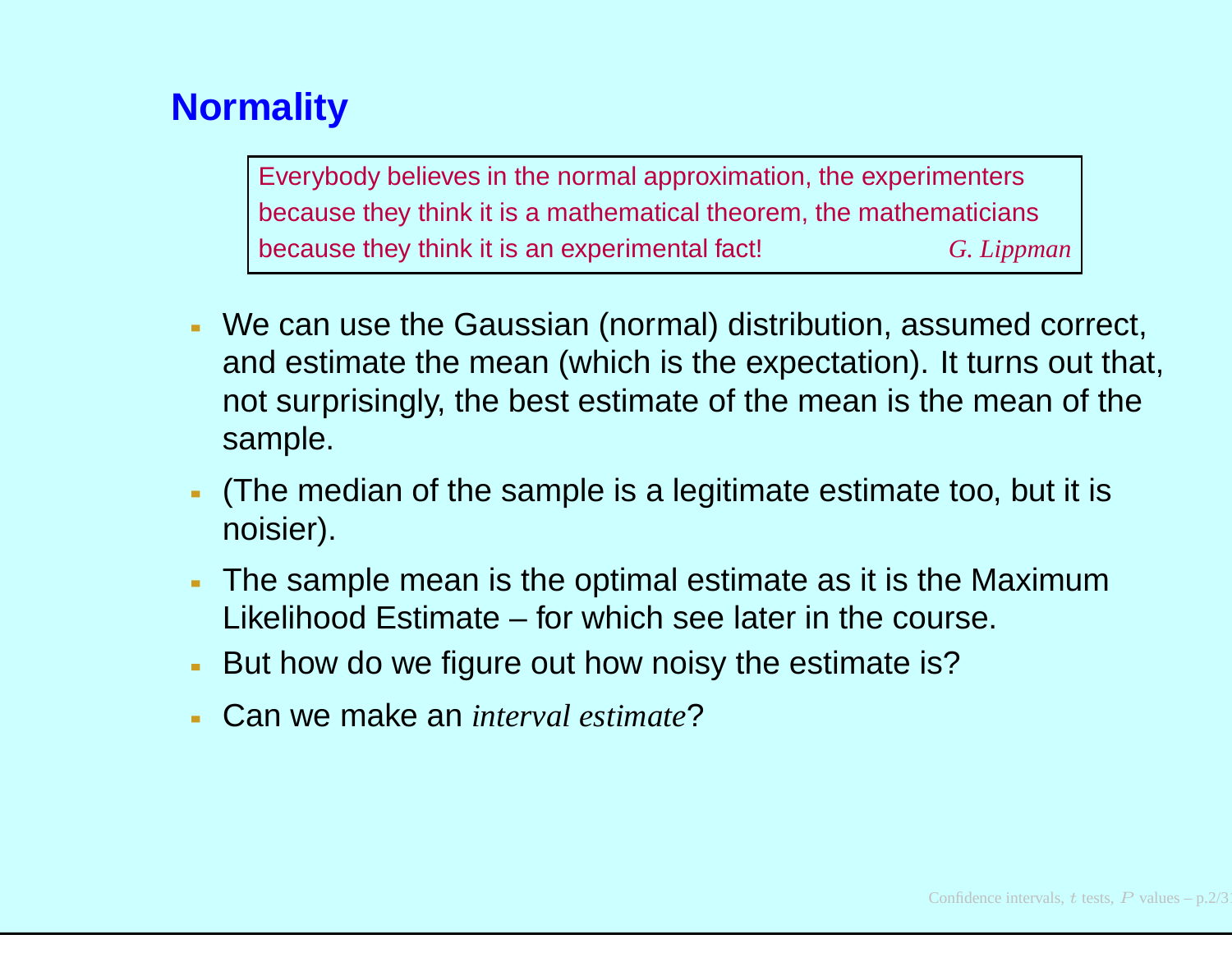#### **A normal distribution (artist's conception)**



the measurement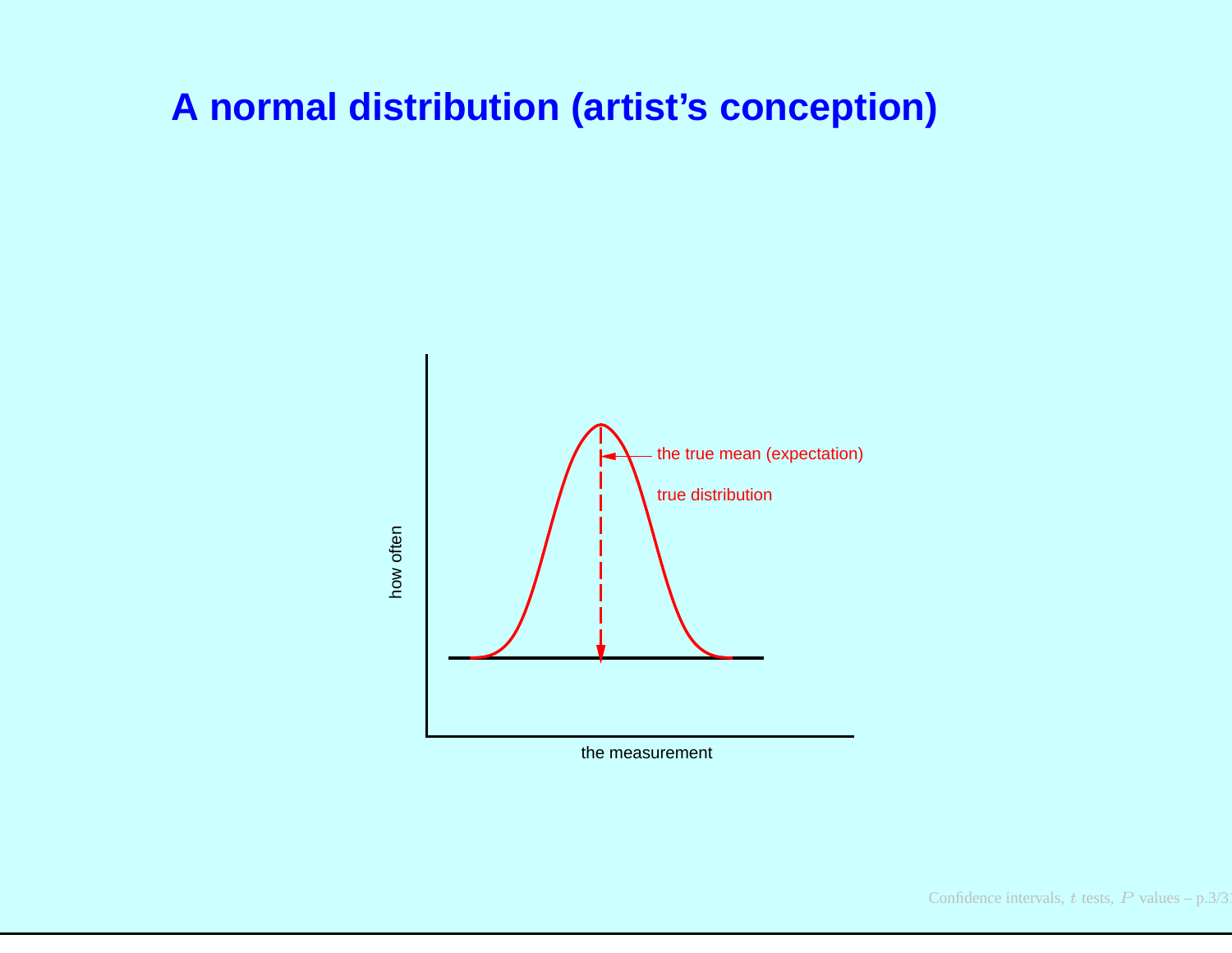- Let's go forward (distribution to data).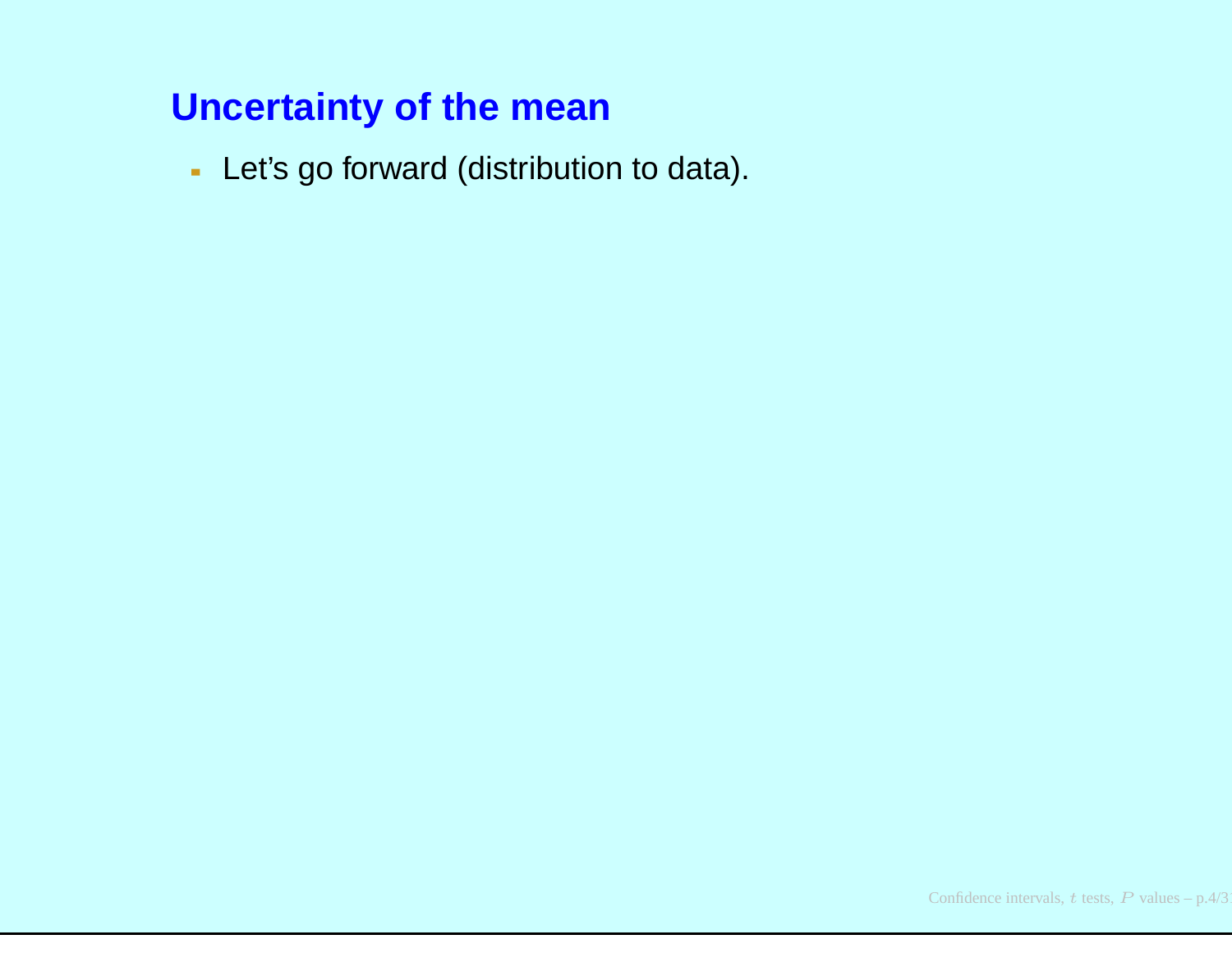- Let's go forward (distribution to data).
- if the (unknown) standard deviation of the true distribution is  $\sigma,$  the variance is  $\sigma^2.$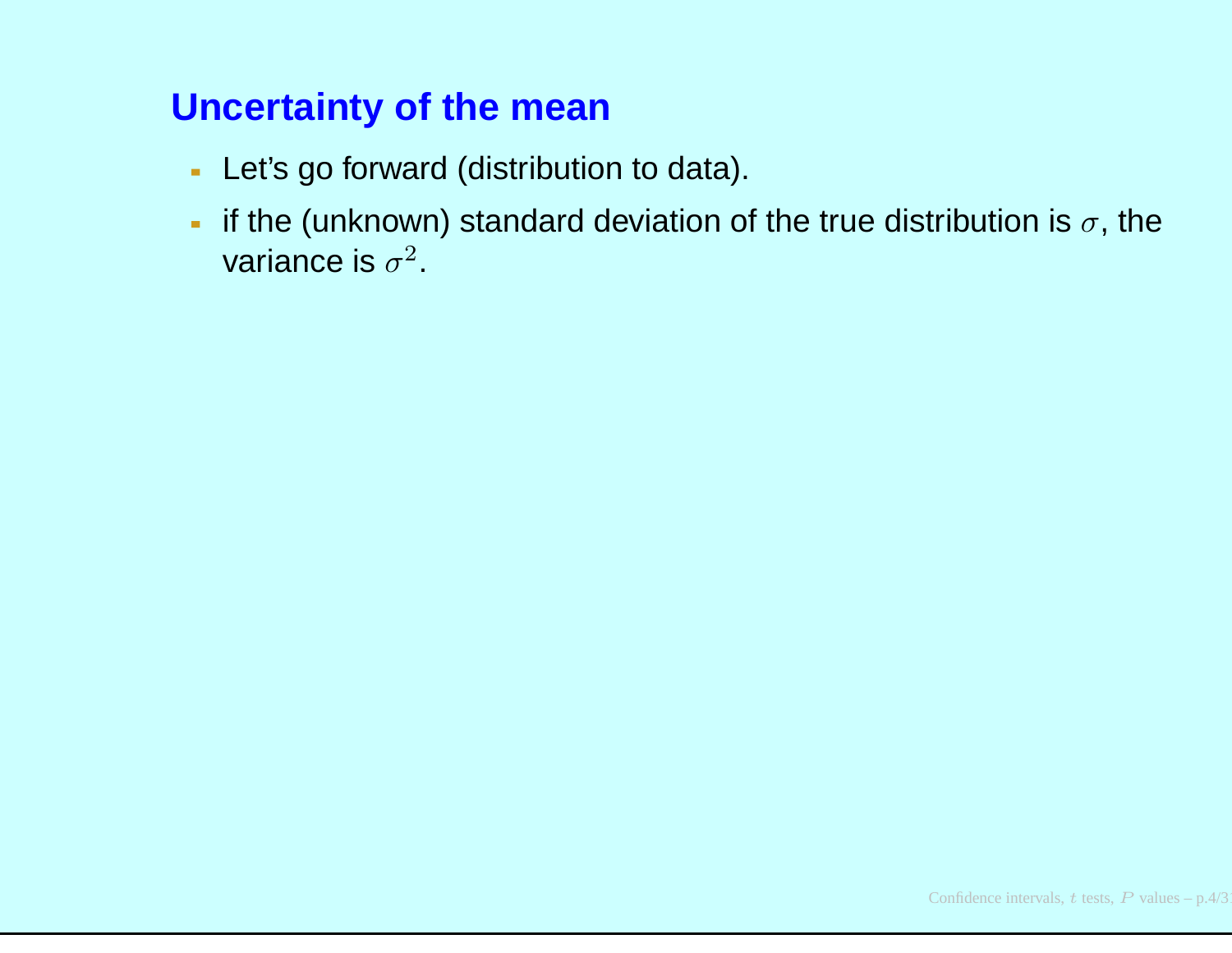- Let's go forward (distribution to data).
- if the (unknown) standard deviation of the true distribution is  $\sigma,$  the  $\mathbf{m}$  . variance is  $\sigma^2.$
- The variance of the mean of a sample of  $n$  points is  $\sigma^2/n$ ,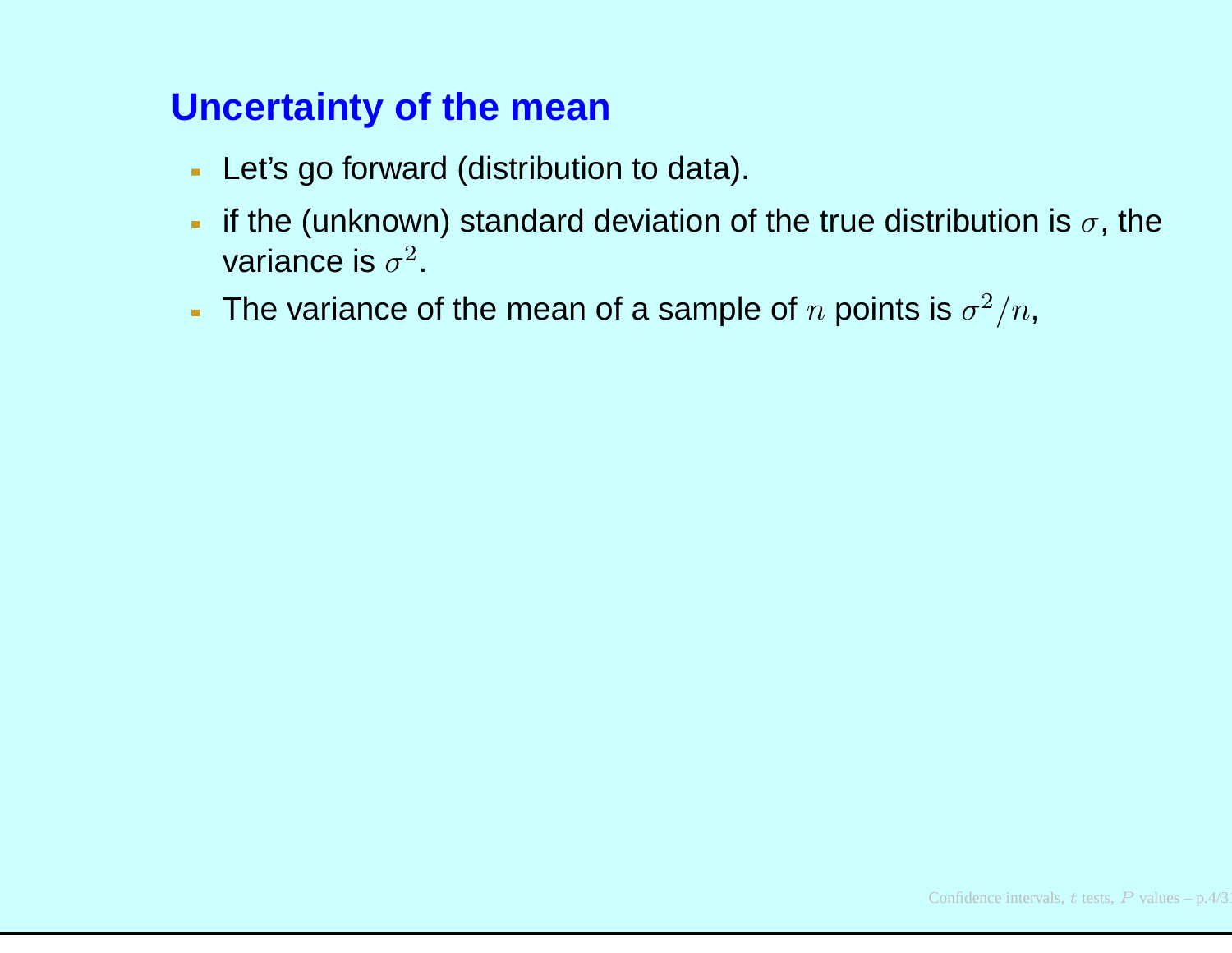- Let's go forward (distribution to data).
- if the (unknown) standard deviation of the true distribution is  $\sigma,$  the  $\mathbf{m}$  . variance is  $\sigma^2.$
- The variance of the mean of a sample of  $n$  points is  $\sigma^2/n$ ,
- so its standard deviation is  $\sigma/\sqrt{n}.$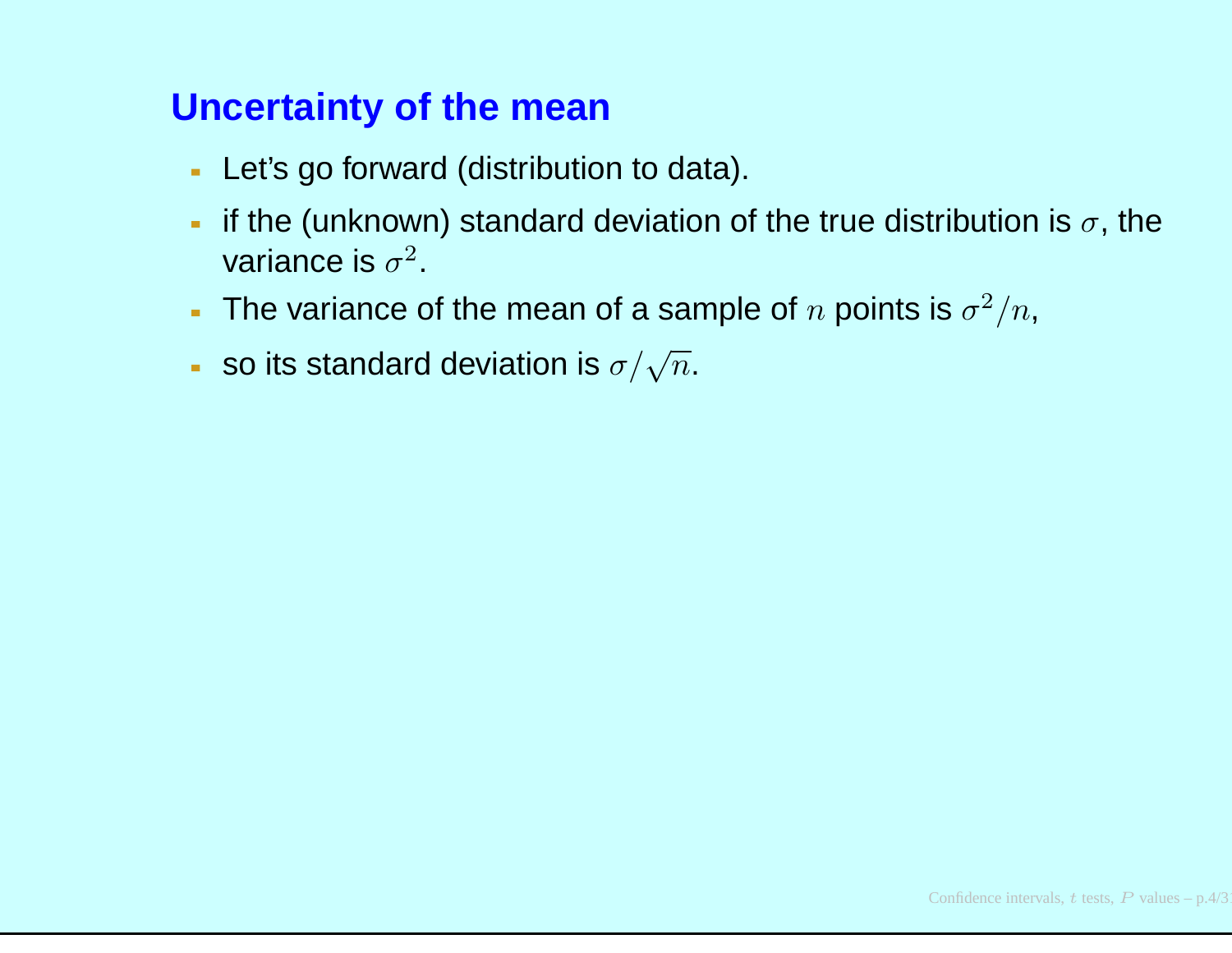- Let's go forward (distribution to data).
- if the (unknown) standard deviation of the true distribution is  $\sigma,$  the variance is  $\sigma^2.$
- The variance of the mean of a sample of  $n$  points is  $\sigma^2/n$ ,
- so its standard deviation is  $\sigma/\sqrt{n}.$
- The 2.5% point of <sup>a</sup> normal distribution is 1.95996 standarddeviations below the mean.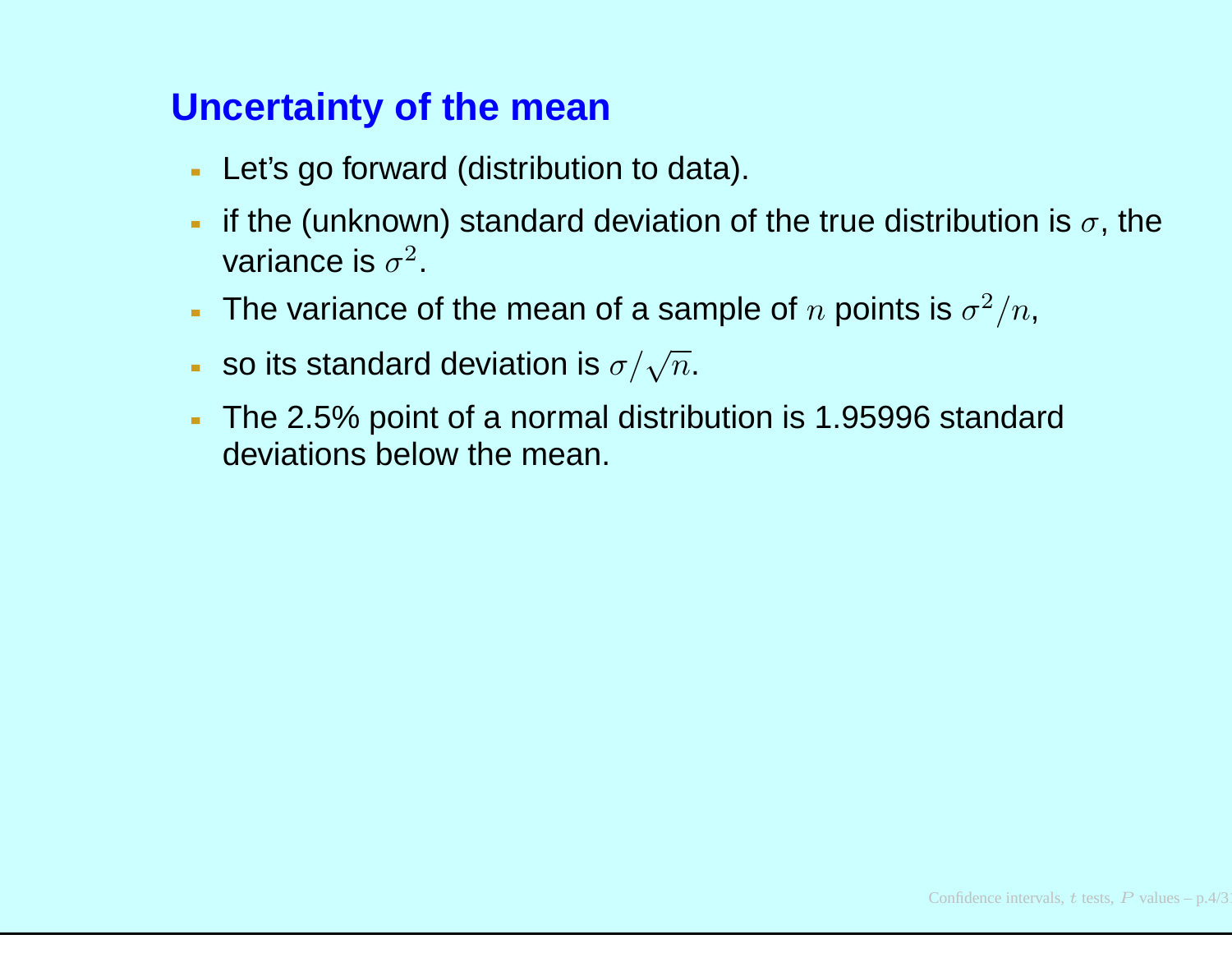- Let's go forward (distribution to data).
- if the (unknown) standard deviation of the true distribution is  $\sigma,$  the variance is  $\sigma^2.$
- The variance of the mean of a sample of  $n$  points is  $\sigma^2/n$ ,
- so its standard deviation is  $\sigma/\sqrt{n}.$
- The 2.5% point of <sup>a</sup> normal distribution is 1.95996 standarddeviations below the mean.
- The 97.5% point of <sup>a</sup> normal distribution is 1.95996 standarddeviations above the mean.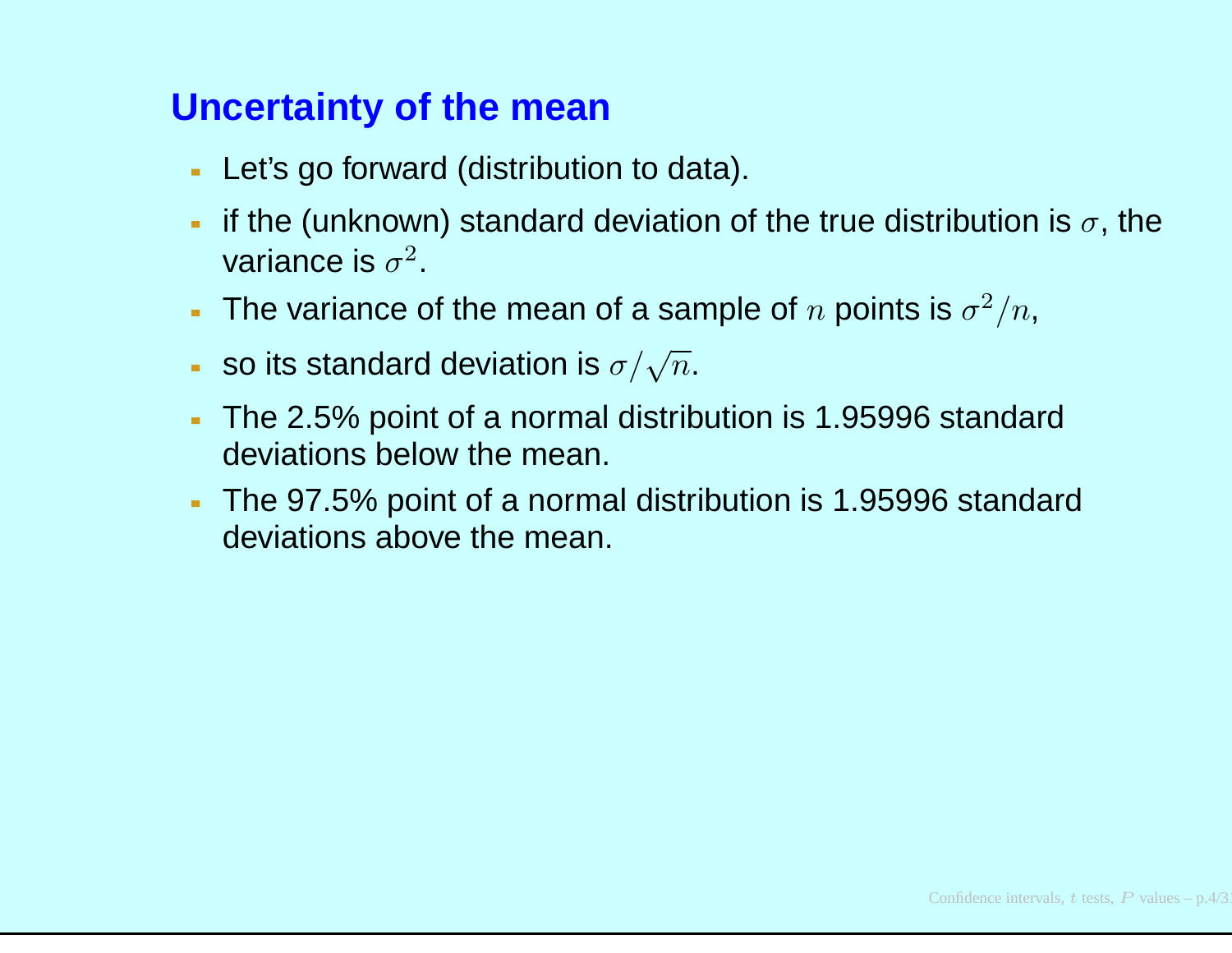- Let's go forward (distribution to data).
- if the (unknown) standard deviation of the true distribution is  $\sigma,$  the variance is  $\sigma^2.$
- The variance of the mean of a sample of  $n$  points is  $\sigma^2/n$ ,
- so its standard deviation is  $\sigma/\sqrt{n}.$
- The 2.5% point of <sup>a</sup> normal distribution is 1.95996 standarddeviations below the mean.
- The 97.5% point of <sup>a</sup> normal distribution is 1.95996 standarddeviations above the mean.
- So if the (unknown) true mean is called  $\mu$ , 95% of the time the mean you calculate from a sample, will lie between  $\mu-1.95996\ \sigma/\sqrt{n}$  and  $\mu + 1.95996 \ \sigma / \sqrt{n}.$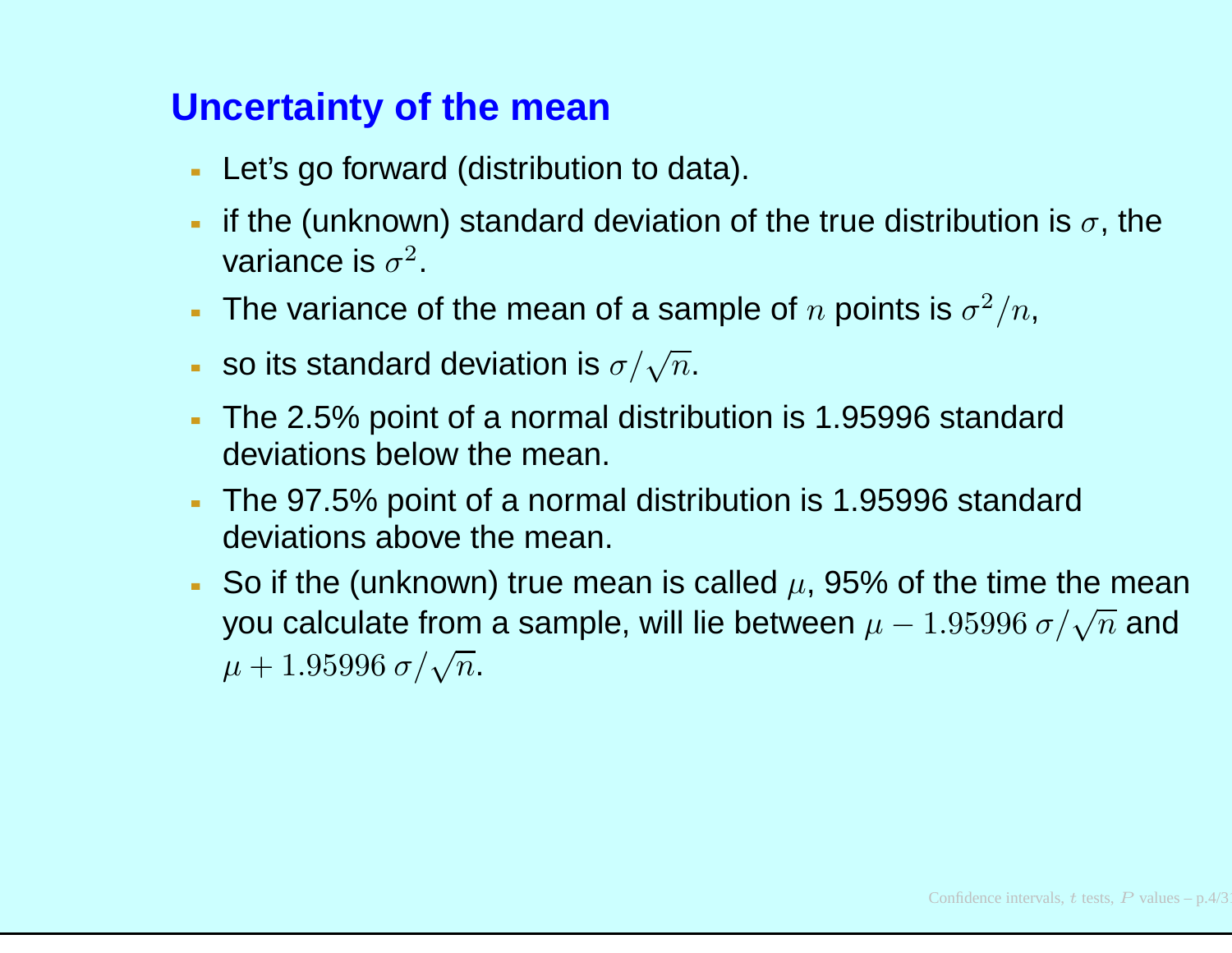# **The distribution of means of**n **points**



the measurement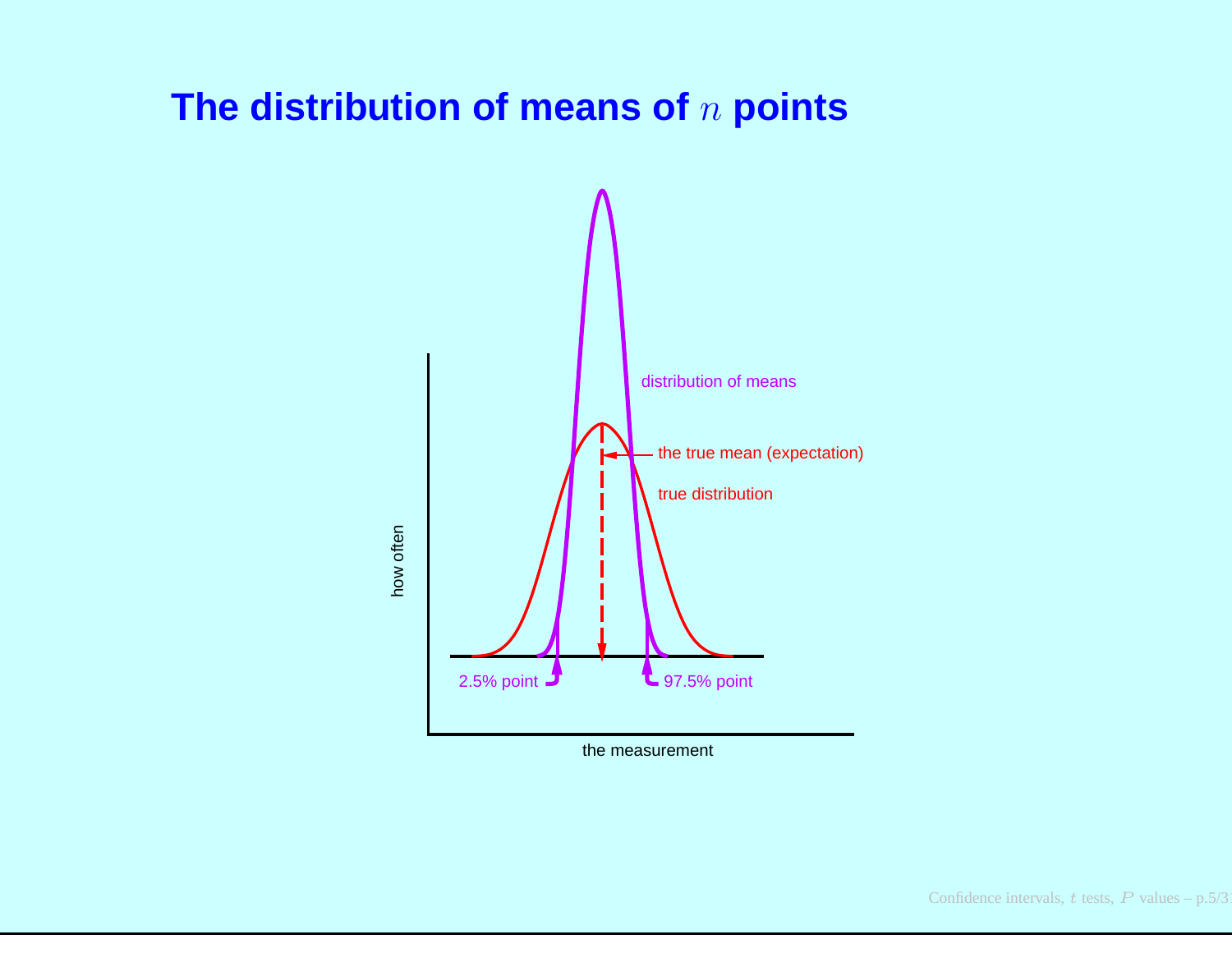#### **A particular sample**



the measurement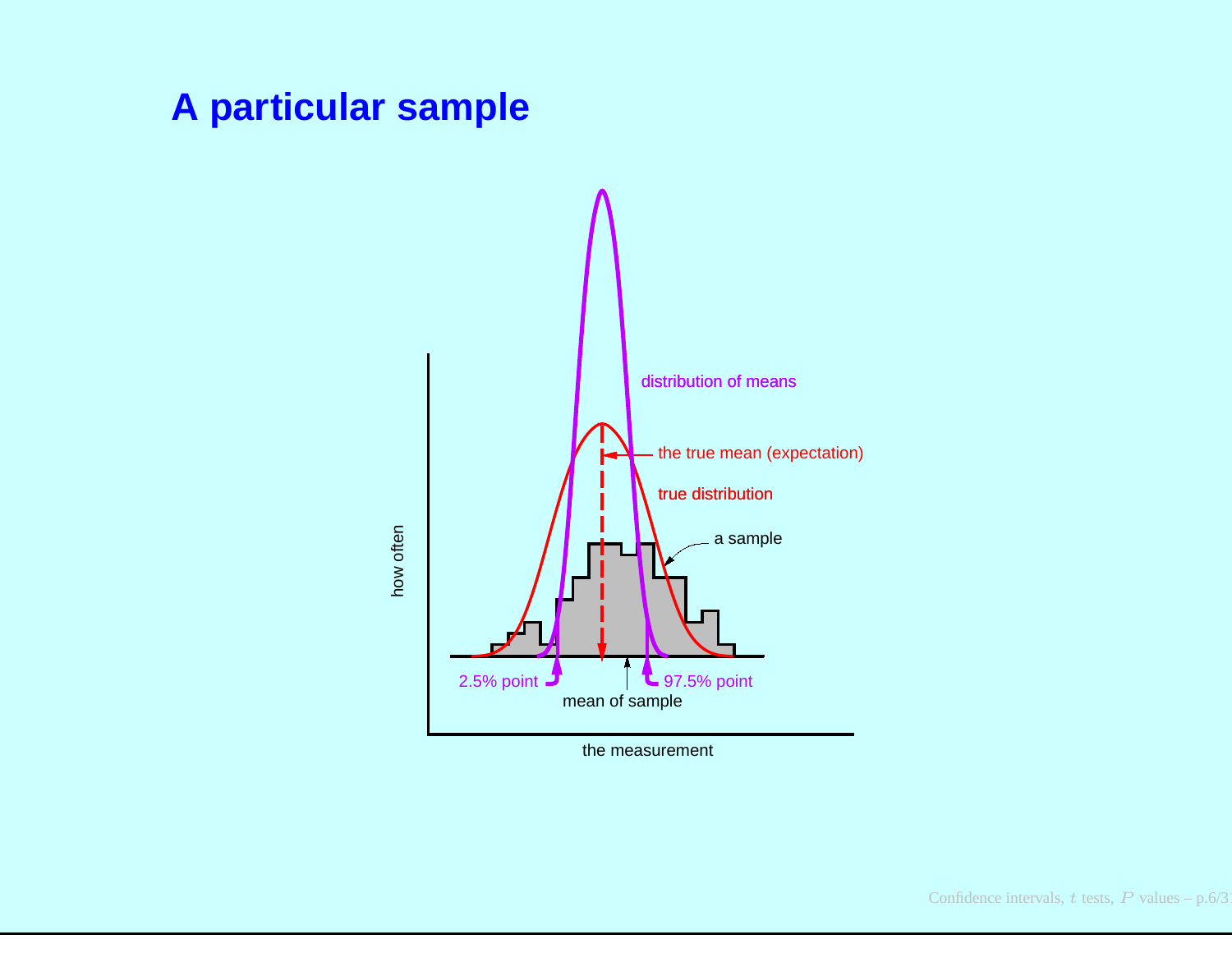#### **Confidence interval**

So, that solves it, right? No! We don't know  $\mu$  (which is what we want to the second of the state of the state of the state of the state of the state of the state of the state of the state of the state of the state of t know). We have calculated how the limits on the sample mean, not thelimits on the true mean.

But we can say that, 95% of the time, the empirical mean  $\bar{x}$  that we calculate is below that upper limit, and above that lower limit.

In that sense *(in what sense?)* the true mean is ...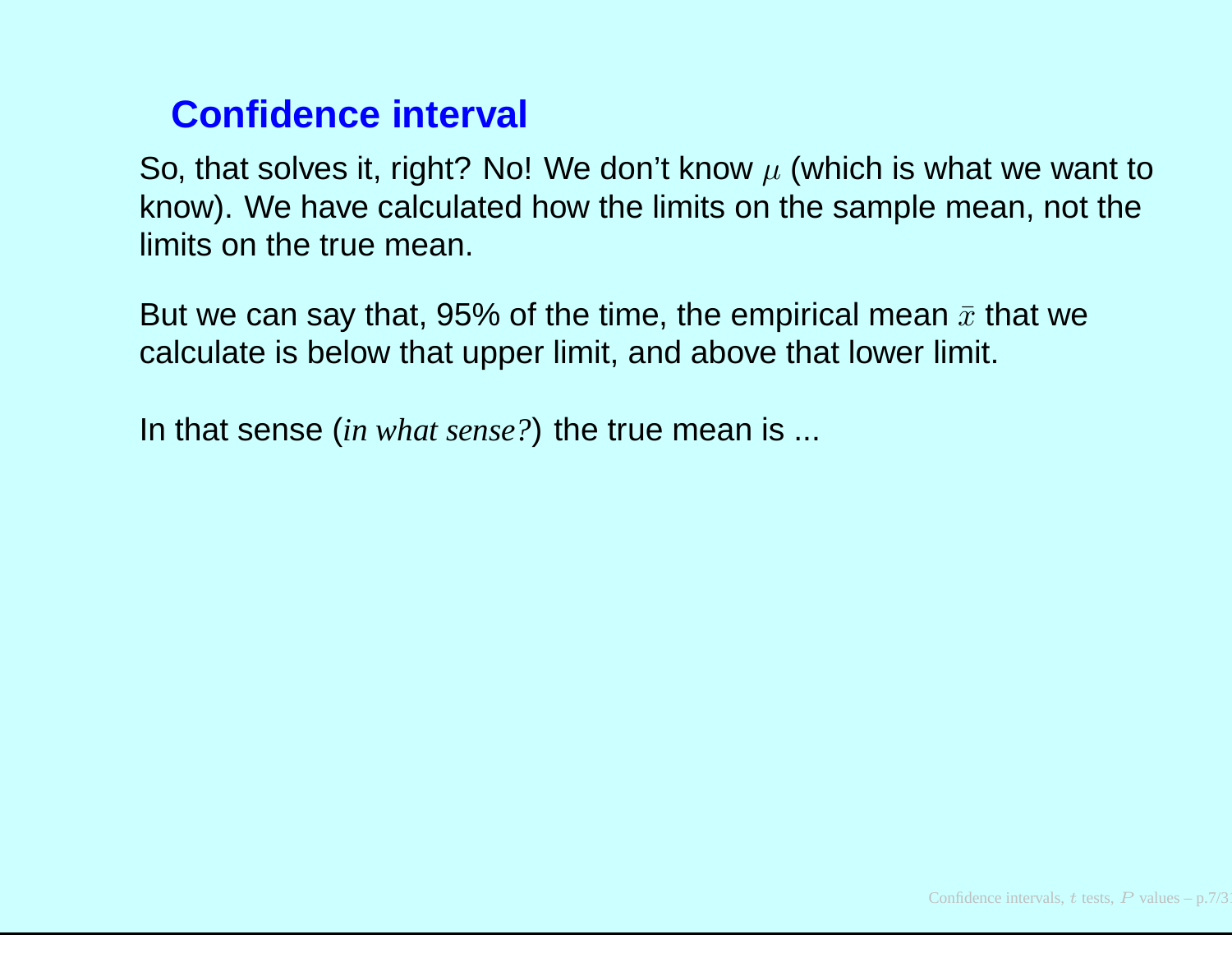#### **Let's get ready to slide the true stuff left**



the measurement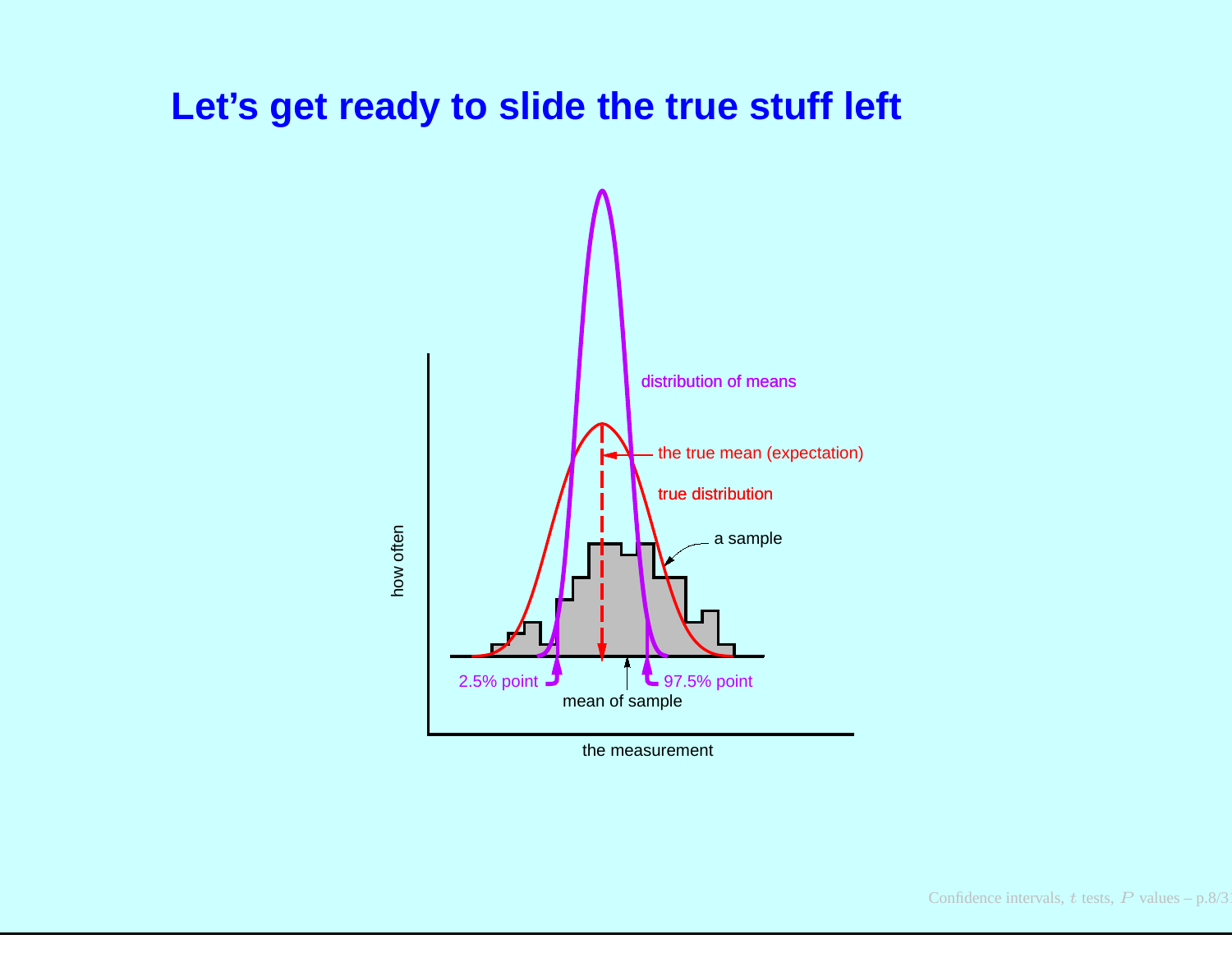#### **Not any lower than this ...**



the measurement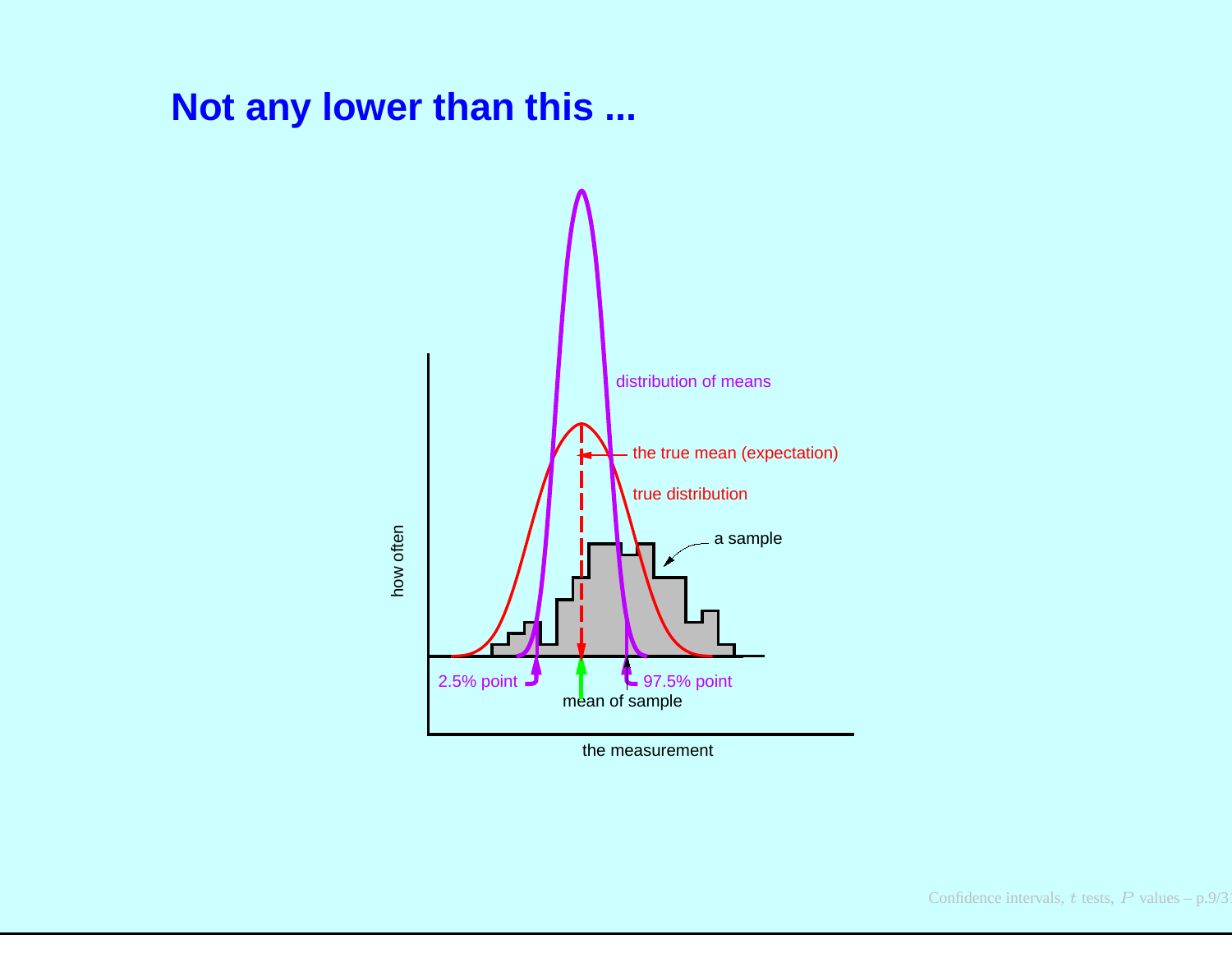#### **Not any higher than this ...**



the measurement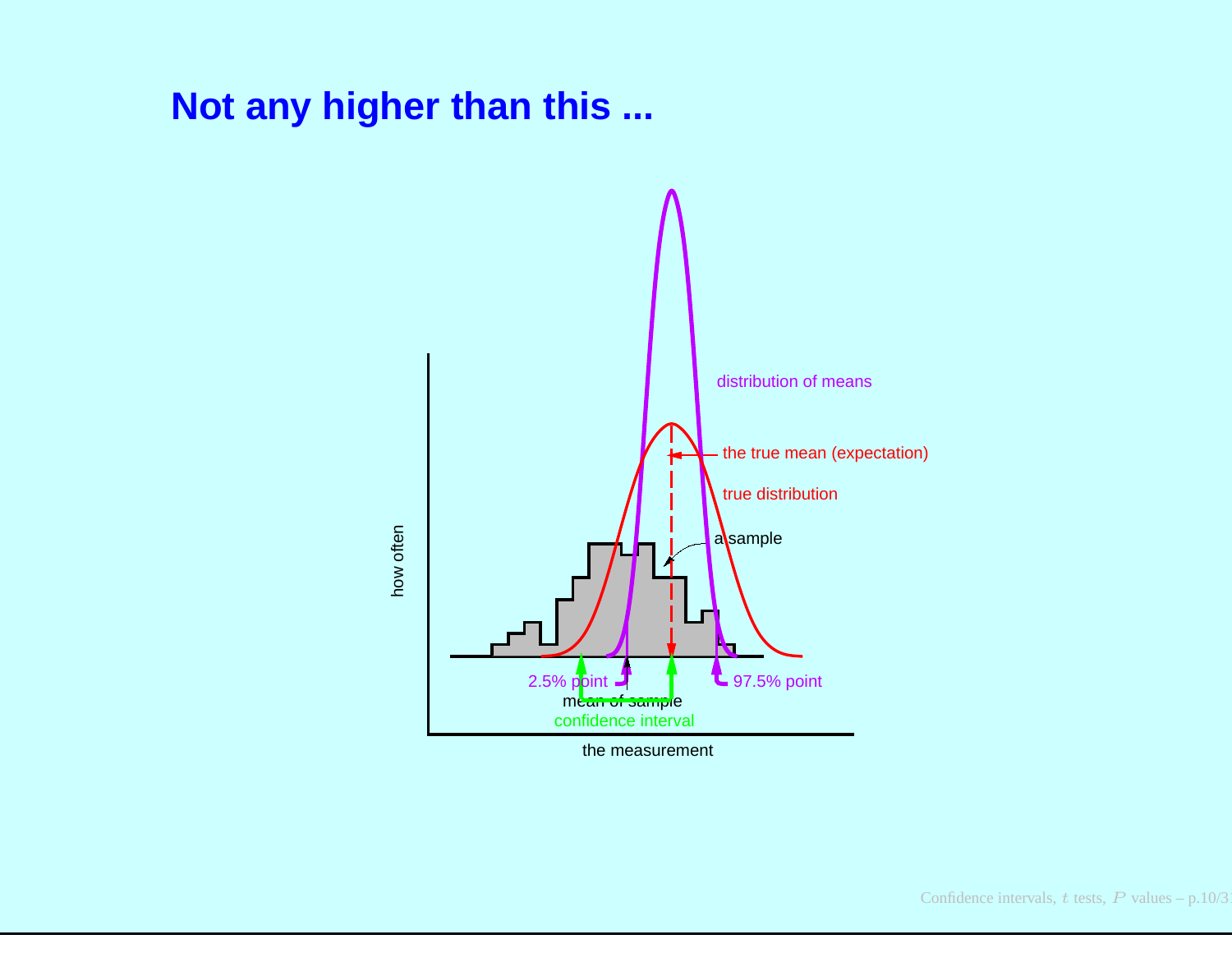#### **Here we see true values, and data statistics**



**for each parameter value, find data values (unshaded)that account for 95% of the probability**

#### **parameter values**

**so 95% of the time the statistic is in the region wherethe confidence interval based on it contains the truth.**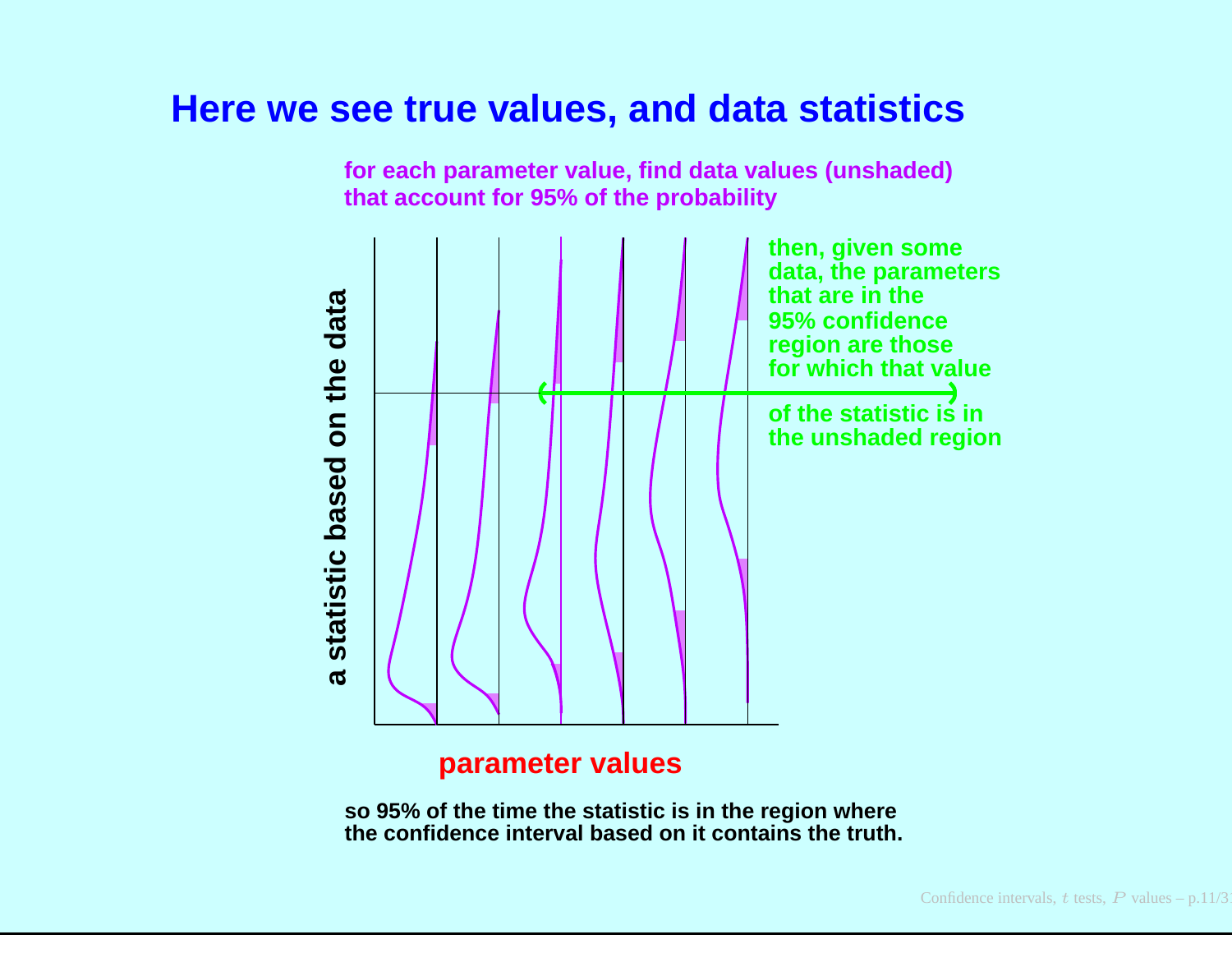# **In what sense??**

You could say that if you do this throughout your career, 95% of theseintervals will contain the true value.

This is fairly unsatisfactory, as it acts as if the outcome of someother, unrelated, experiment is relevant.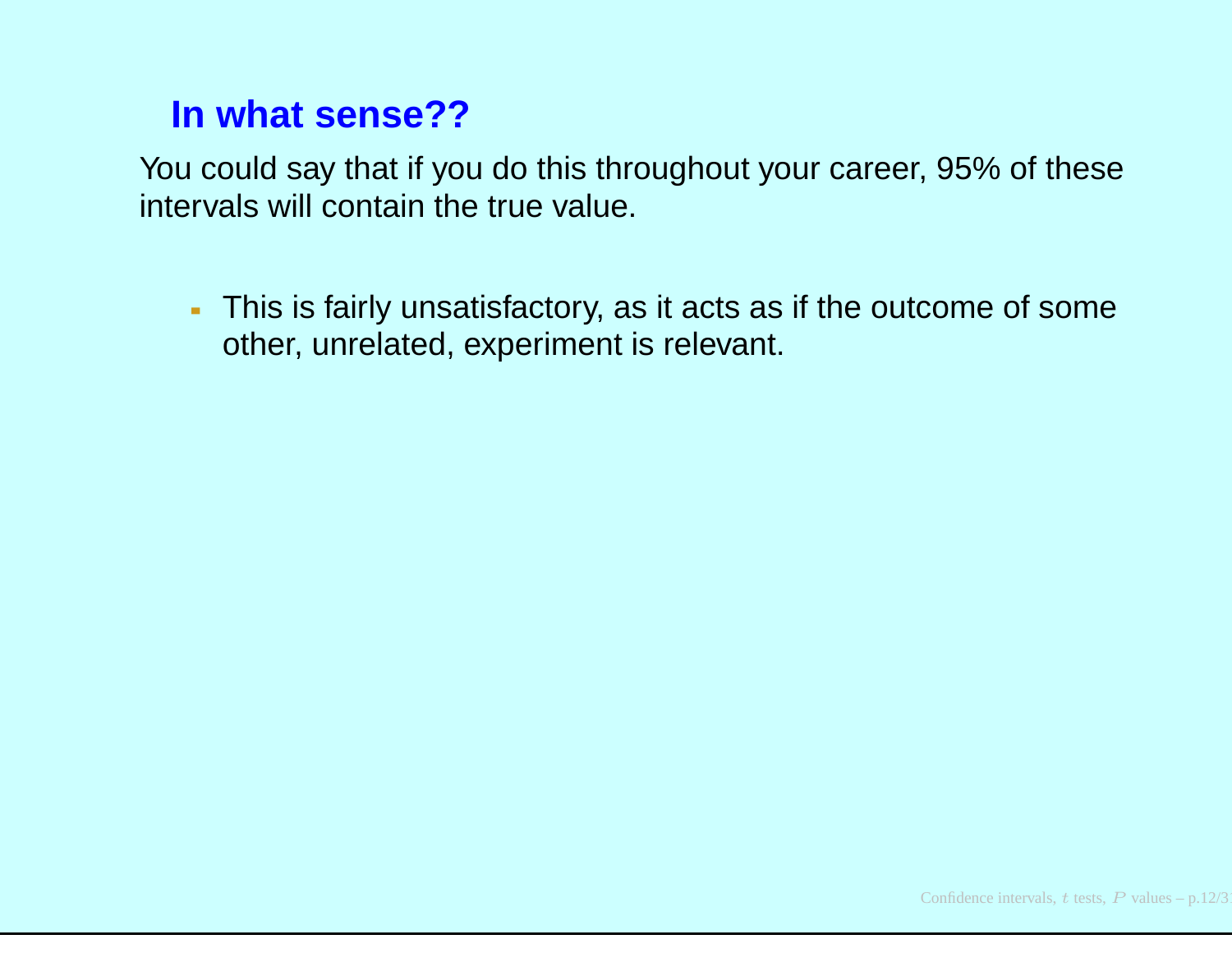# **In what sense??**

You could say that if you do this throughout your career, 95% of theseintervals will contain the true value.

- This is fairly unsatisfactory, as it acts as if the outcome of someother, unrelated, experiment is relevant.
- Maybe best this way: if you did this experiment again and again and again, each time making <sup>a</sup> confidence interval for the mean, 95% of those intervals would contain the true value.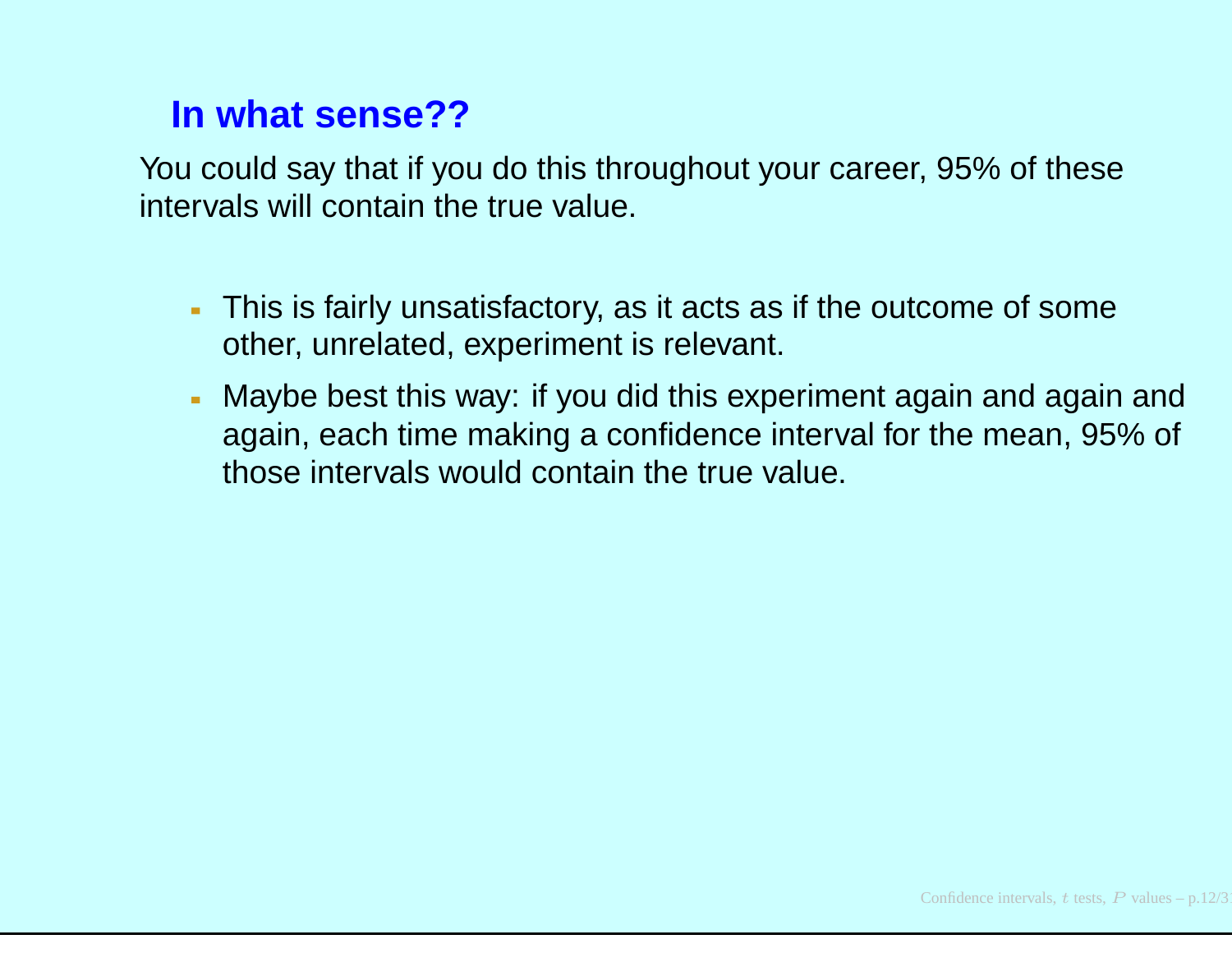### **The Bayesian alternative**

We will cover this later (lecture 6). It involves assuming that we know <sup>a</sup>prior probability of the parameters (in this case of the mean  $\mu$  of the true distribution and the standard deviation  $\sigma$ ).

Then, using Bayes' Formula (which we see in that lecture) we cancompute the posterior probability of the parameter, given the data.

This gives us what we really wanted: the probabilities (or probability densities) of different values of the parameters. But it is achieved at the cost of having to have <sup>a</sup> prior distribution for them that we are assuming istrue.

The present approach instead makes <sup>a</sup> different assumption, that we canregard the experiment as <sup>a</sup> repeatable trial. This Frequentist approach and the Bayesian approach both have supporters among statisticians – the issue is one's philosophy of science, not <sup>a</sup> technical disagreement about statistics.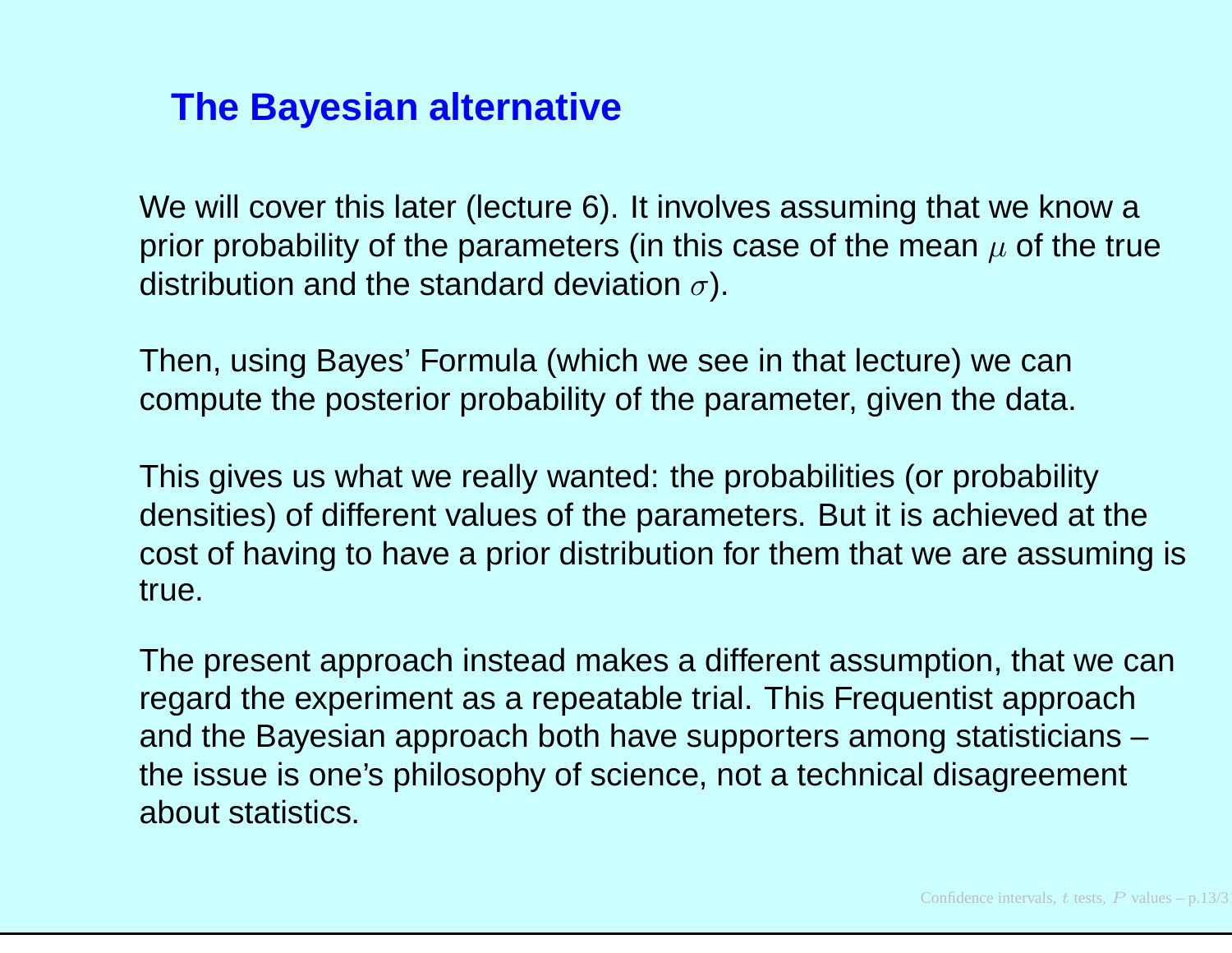#### **Coping with not knowing the standard deviation**

So far we have casually assumed we know the standard deviation  $\sigma$  of the true distribution. But generally we don't. The upper (lower) 2.5% point of the sample means is 1.95996  $\sigma.$  But if we look at the estimate of  $\sigma^2$ , its unbiased estimate is (for reasons connected with also estimating the mean)

$$
\hat{s}^2 = \frac{\sum_{i=1}^n (x_i - \bar{x})^2}{n-1}
$$

(the  $n-1$  instead of  $n$  is to correct for  $x_i$  being a bit closer to  $\bar{x}$  than it should be, because  $x_i$  is part of  $\bar{x}$  as well).

The standard deviation we use is the (estimated) standarddeviation of the mean, which is  $\hat{s}/\sqrt{n}.$ 

The quantity 1.95996 needs to be replaced by something that corrects for us sometimes having a  $\hat{s}$  that is smaller than  $\sigma,$ and sometimes larger.

Here's why, in this case "Guiness is good for you":

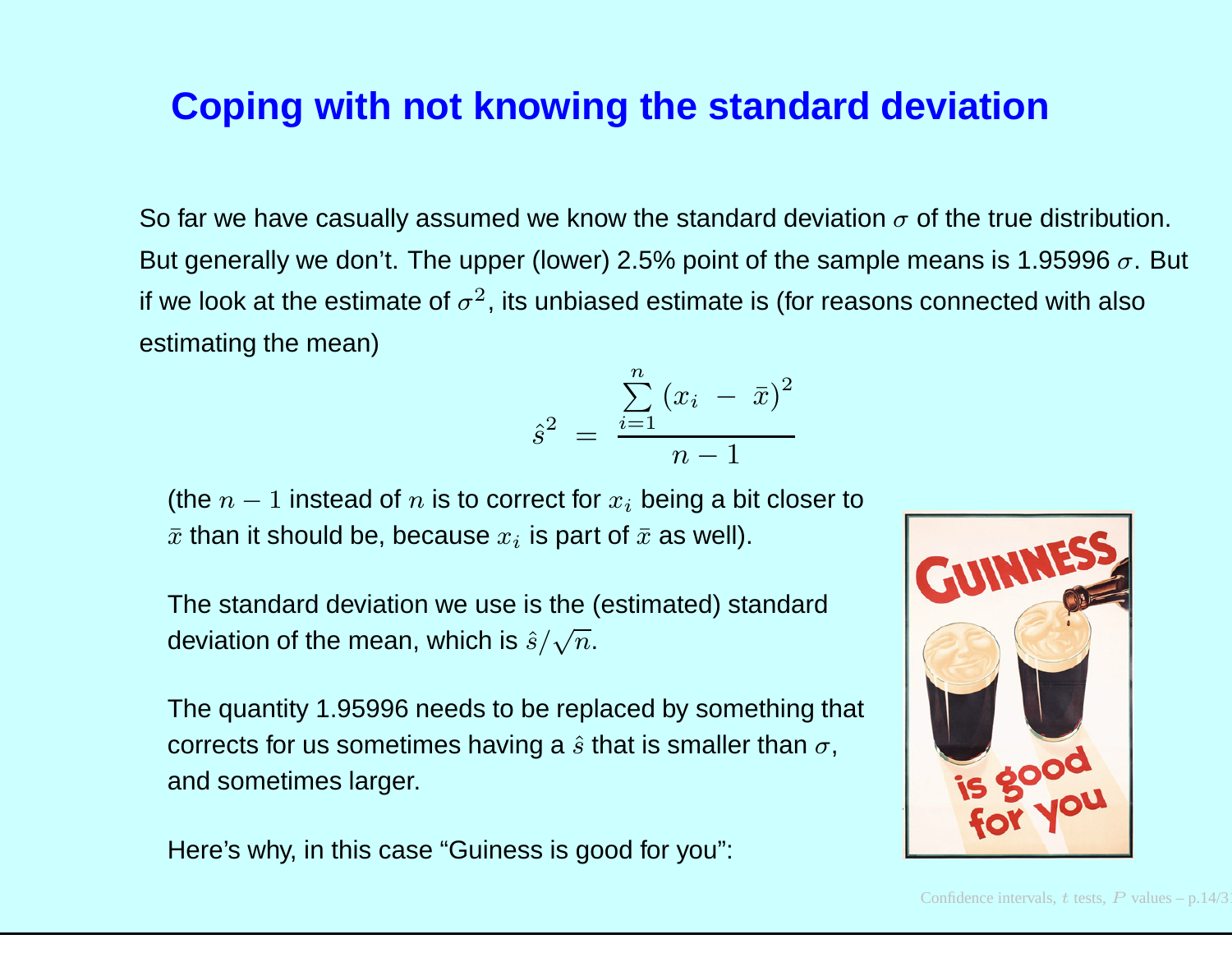# **Student's** <sup>t</sup> **distribution**



W. S. Gosset (1876-1937) was <sup>a</sup> modest, well-liked Englishman who was<sup>a</sup> brewer and agricultural statistician for the famous Guinness brewing company in Dublin. It insisted that its employees keep their work secret, so he published under the pseudonym 'Student' the distribution in 1908. This was one of the first results in modern small-sample statistics.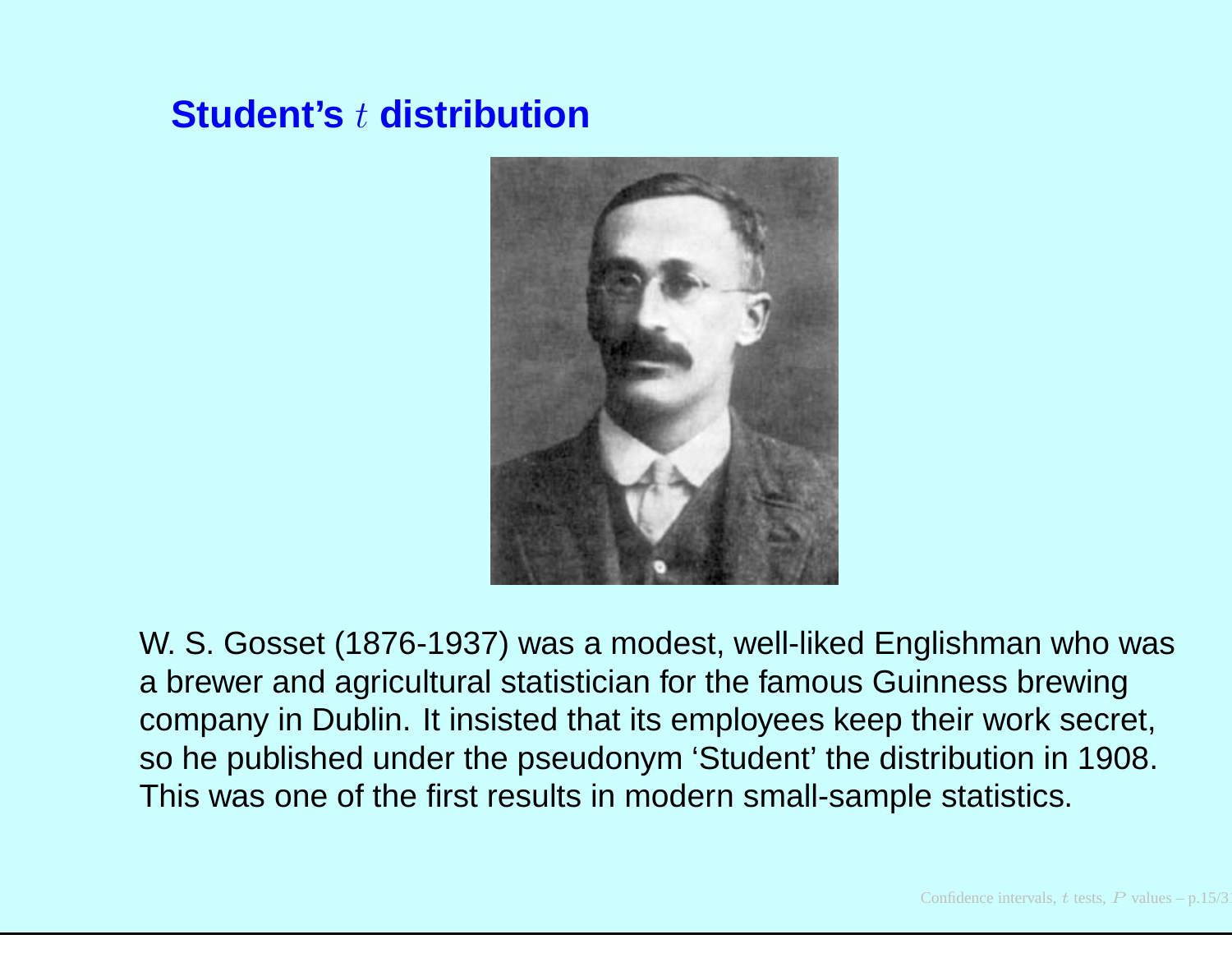#### **Why we have to make the confidence interval wider**

We can't just say that the estimated  $\hat{\sigma}$  is sometimes 20% smaller than the true value, and sometimes 20% larger, so it all cancels out.

It doesn't, because  $\sigma$  doesn't have a symmetrical distribution, but something derived from <sup>a</sup> chi-square distribution (which we have not introduced yet).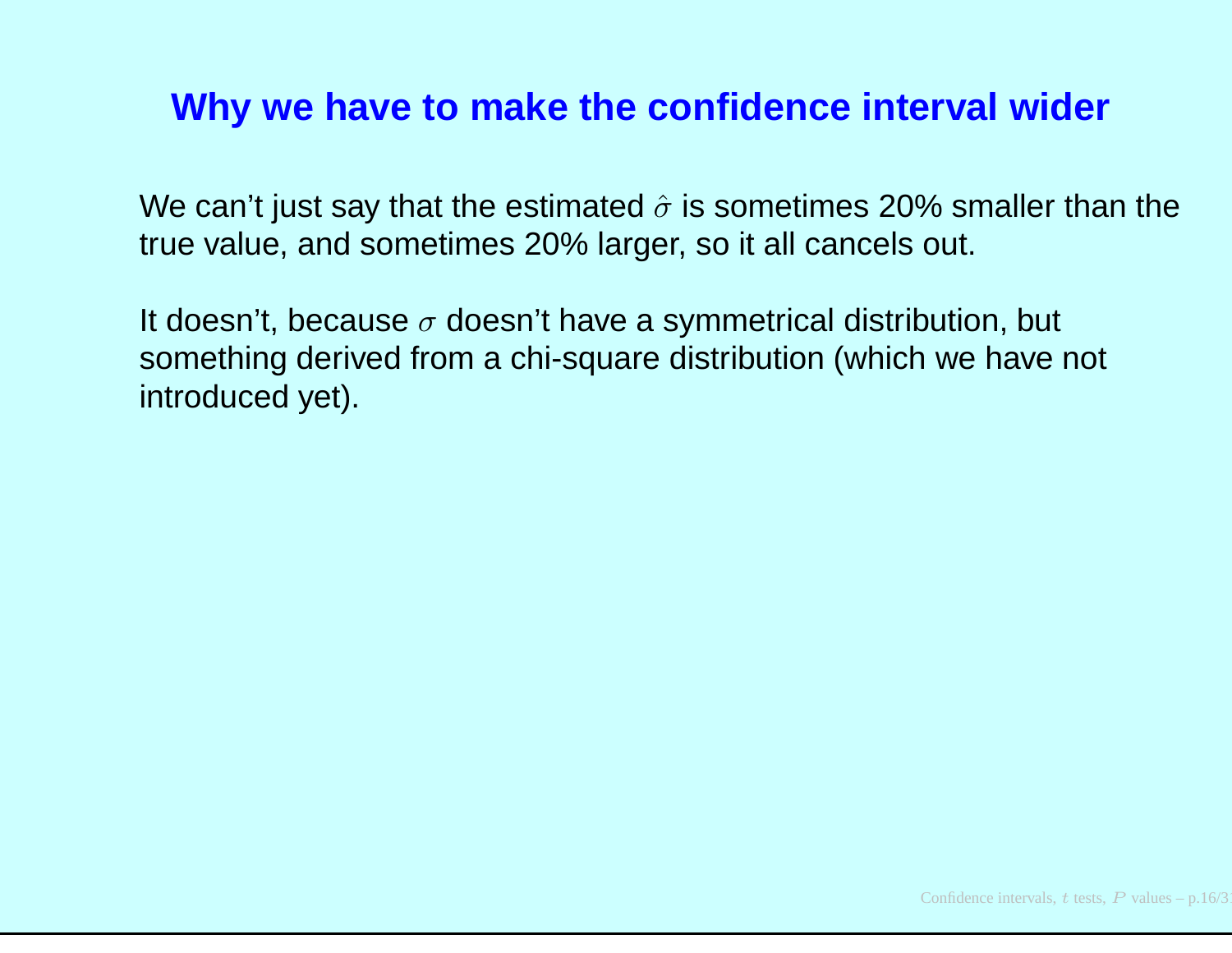# **The** <sup>t</sup> **statistic**

This is the number of (estimated) standard deviations of the mean that the mean deviates from its expected value.

If  $\hat{s}$  is the estimated standard deviation, from a sample of n values, and the mean of the sample is  $~\bar{\mathrm{x}}$  , while the expectation of that mean is  $~\mu$ , then

$$
\rm t~=~\frac{\bar{x}~-~\mu}{\hat{s}/\sqrt{n}}
$$

This does not have <sup>a</sup> normal distribution but it is closer to normal the bigger <sup>n</sup> is. The quantity <sup>n</sup> <sup>−</sup> <sup>1</sup> is called the *degrees of freedom* of the <sup>t</sup> value.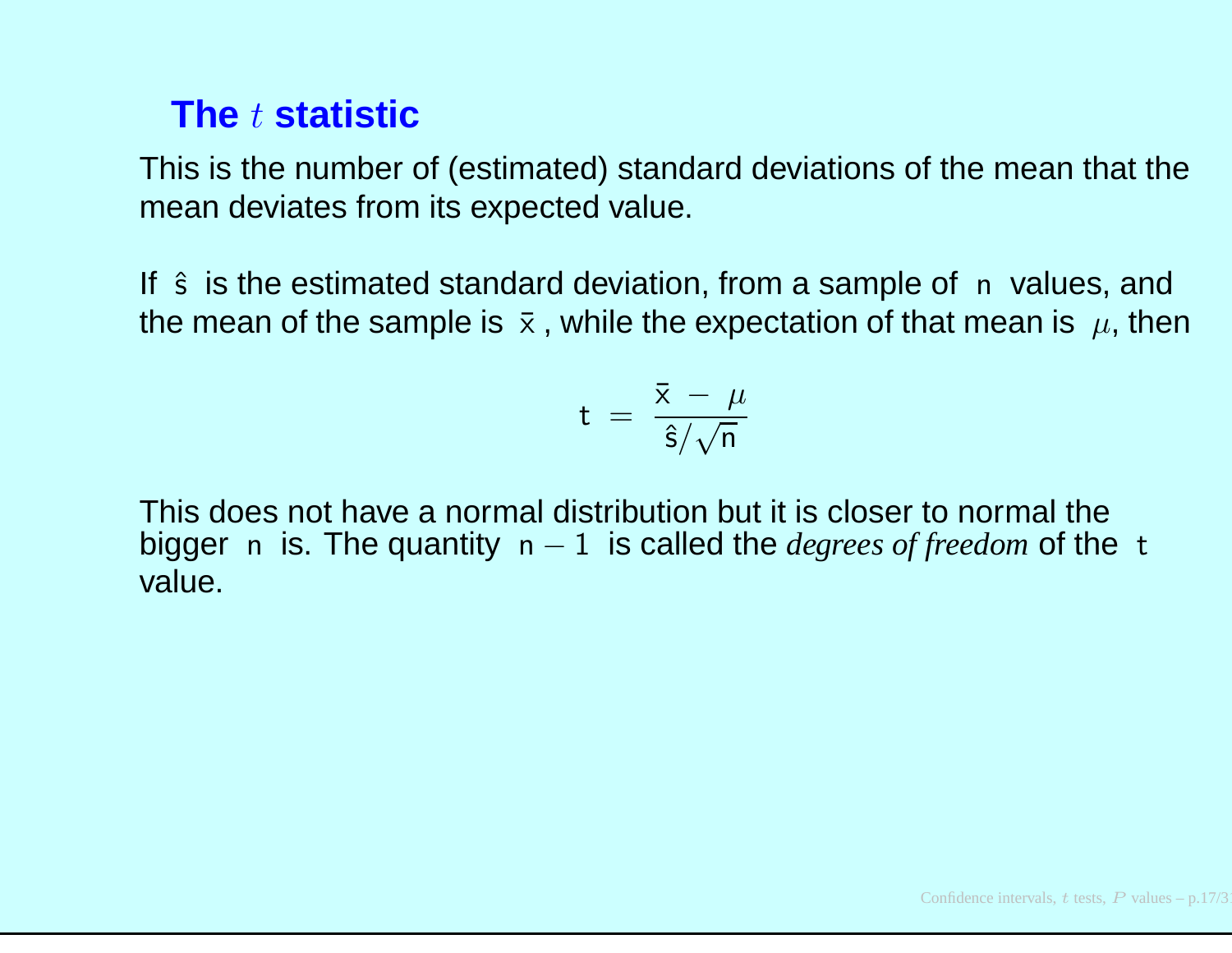# **The** <sup>P</sup> **value is the (one- or two-tailed) tail probability**

The P value for a t-test is the probability of the value of a t variable falling farther from the mean than the value of <sup>t</sup> that we observed.



This can be one-tailed or two-tailed (these differ by <sup>a</sup> factor of <sup>2</sup> since the t distribution is symmetrical) depending on whether we are interested indepartures in both directions.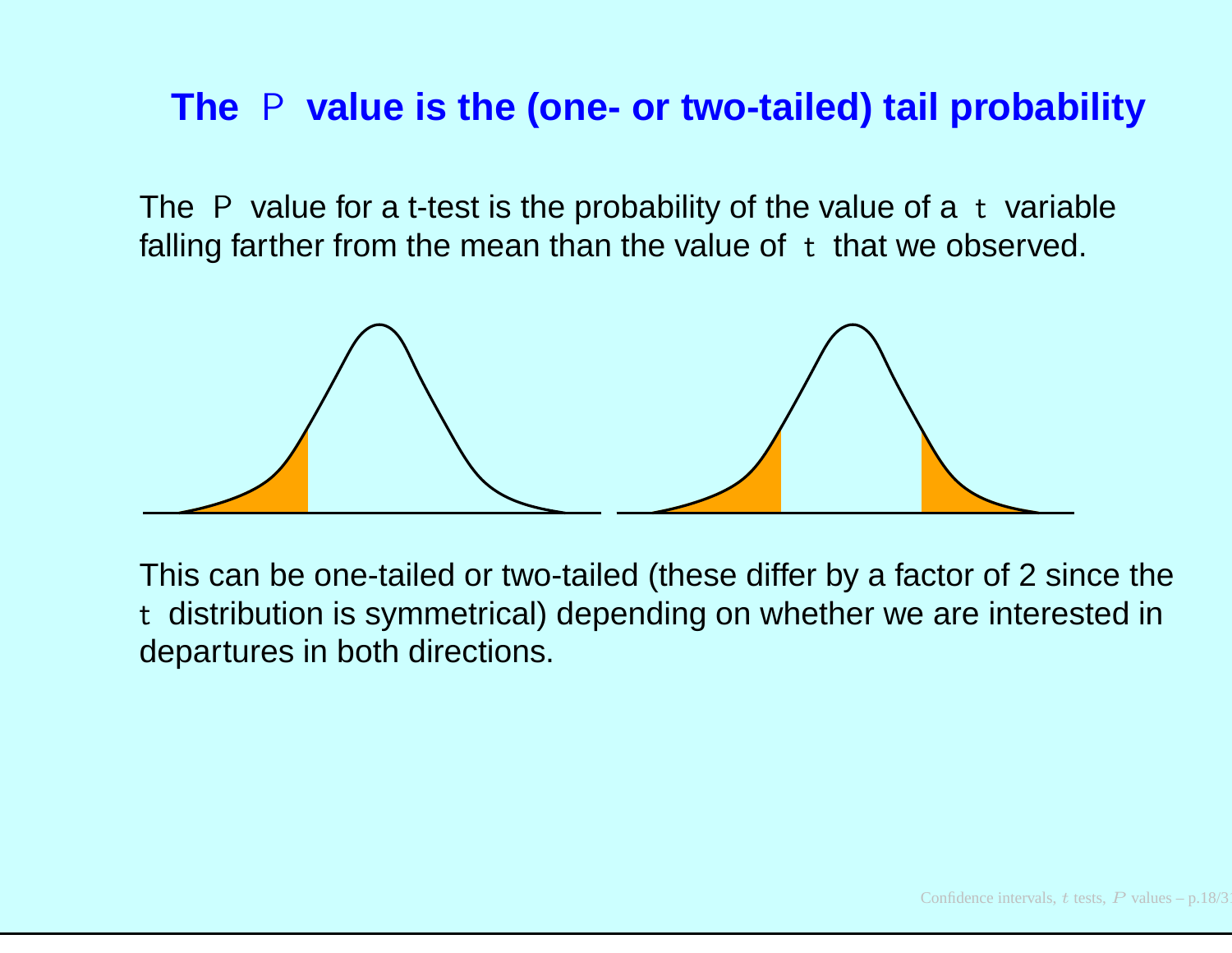# **Values of** t **for 0.05 tail probability**

| Degrees of      |       | Degrees of      |       |
|-----------------|-------|-----------------|-------|
| freedom $(n-1)$ |       | freedom $(n-1)$ |       |
| 1               | 12.71 | 9               | 2.262 |
| 2               | 4.303 | 10              | 2.228 |
| 3               | 3.182 | 15              | 2.131 |
| $\overline{4}$  | 2.776 | 20              | 2.086 |
| 5               | 2.571 | 30              | 2.042 |
| 6               | 2.447 | 40              | 2.021 |
| $\overline{7}$  | 2.365 | 50              | 2.009 |
| 8               | 2.306 |                 |       |

Note that, as the number of degrees of freedom  $(n-1)$  rises, the value of  $t$  falls toward 1.95996 which would be the multiple to use for the true  $\sigma.$  This is because our estimated standard deviation  $\hat{s}$  is getting close to the true value.

Elaborate tables exist to compute values of  $t$  for other values of  $P.$  Or of course you can just let  $\mathbb R$  calculate it for you.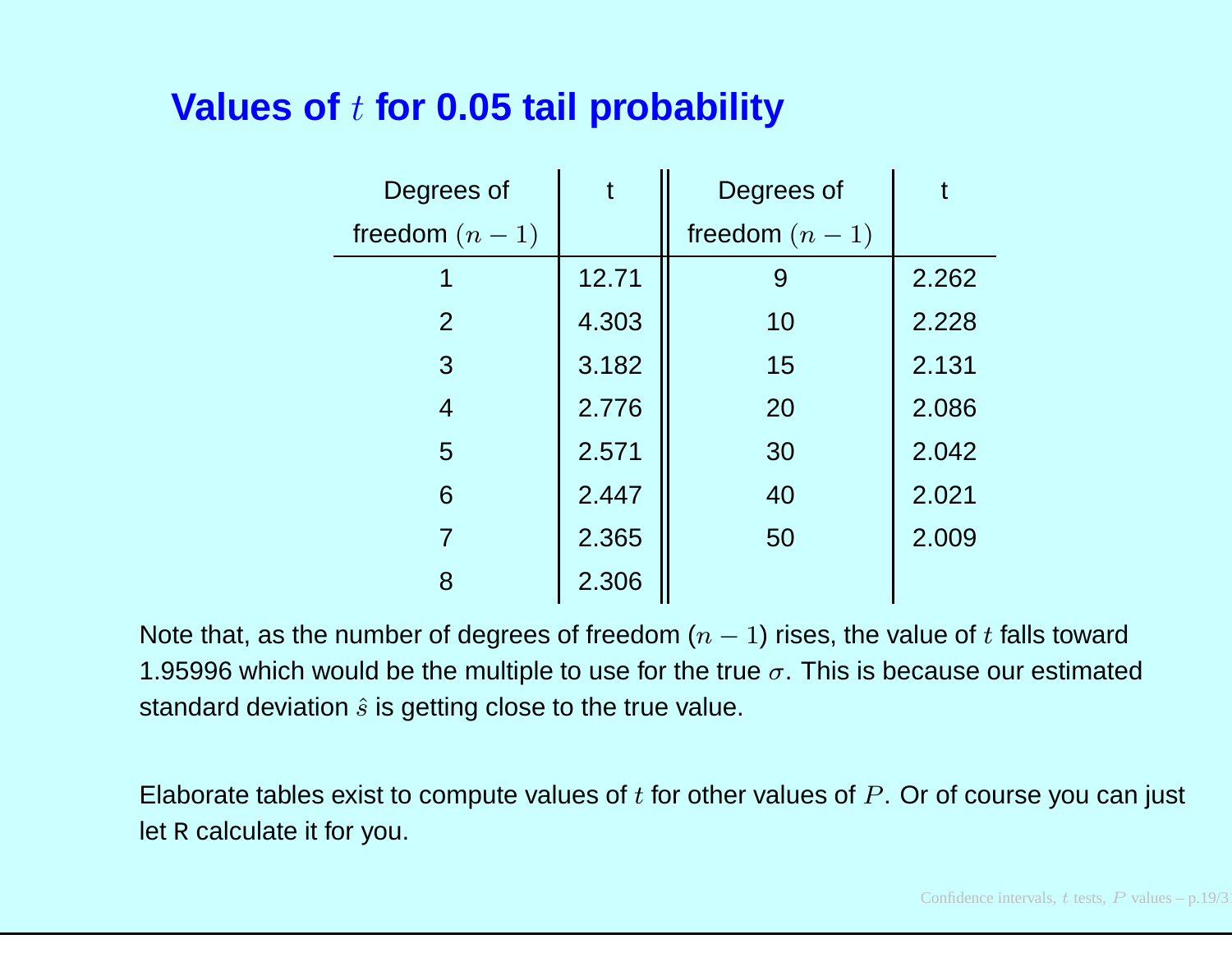# **Why 0.05?**

No real reason.

It is mostly an historical accident of the values R. A. Fisher chose to use inhis incredibly influential 1922 book *Statistical Methods for Research Workers*.

The more cautious you need to be the smaller tail probability  $P$  you should choose. (Note: sometimes people describe the non-tail probability, suchas 95%, instead).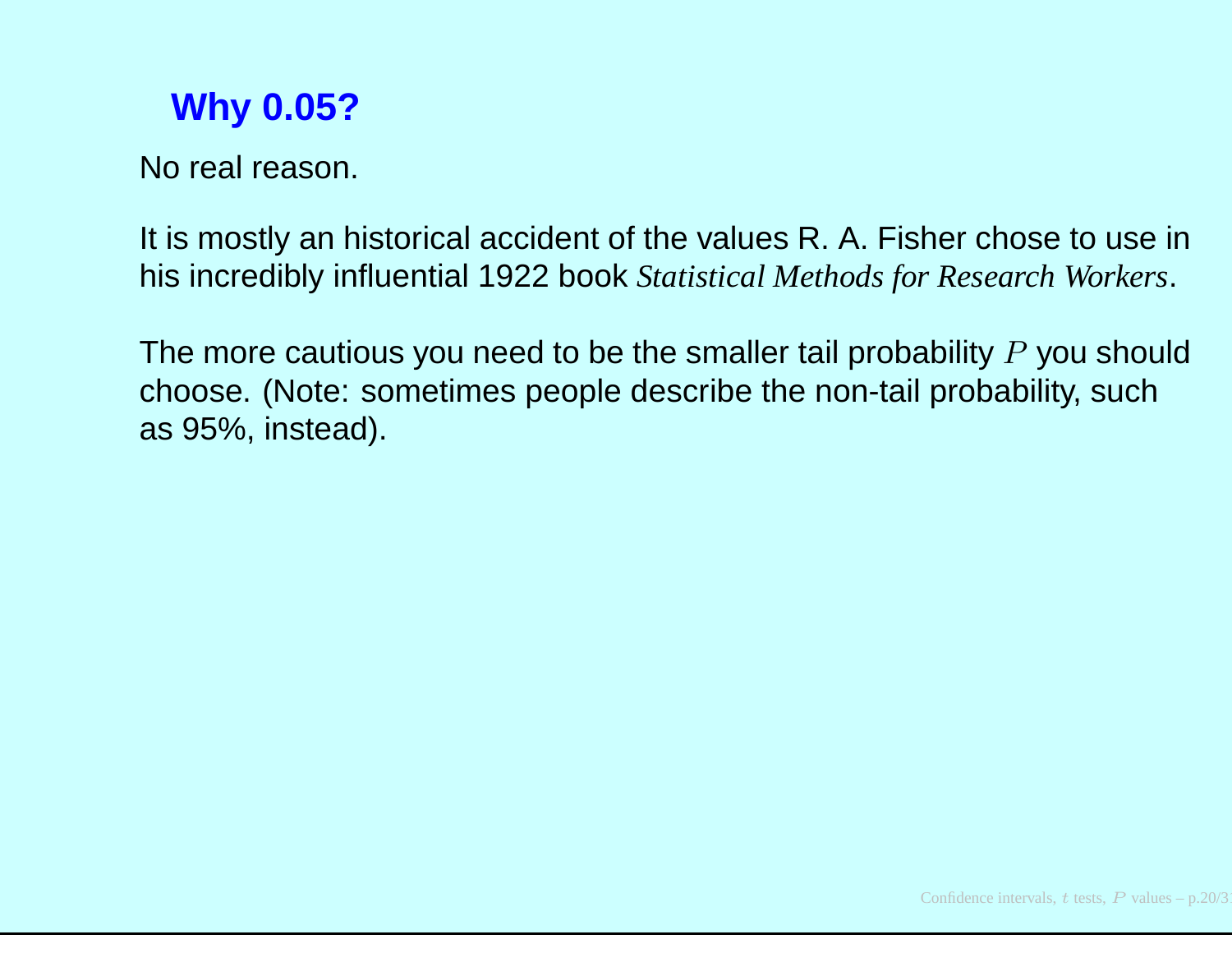#### **Statistical tests and confidence intervals**

If someone suggests that the true  $\mu$  is (say) 3.14159, we can test this by seeing whether 3.14159 is within the confidence interval. If it isn't, wereject that hypothesis (the *null hypothesis*).

Alternatively, we can calculate for what value of  $P$  the suggested value (3.14159 in this case) is just within the confidence interval. We might get, for example, 0.09. That means it is within the interval calculated for <sup>a</sup> more extreme tail probability 0.05, Departure of the mean from 3.14159 is *not significant*. We can report the 0.09 to indicate to the reader how closeto significance it was.

Getting all worried about whether 0.09 is "significantly larger than 0.05" isnot worth it. If we think about the "significance of the significance", that way lies madness!

The 0.05 is the "type I error" of the test. It is the fraction of the time (whenthe null hypothesis is true) that we get <sup>a</sup> "false positive" and reject it.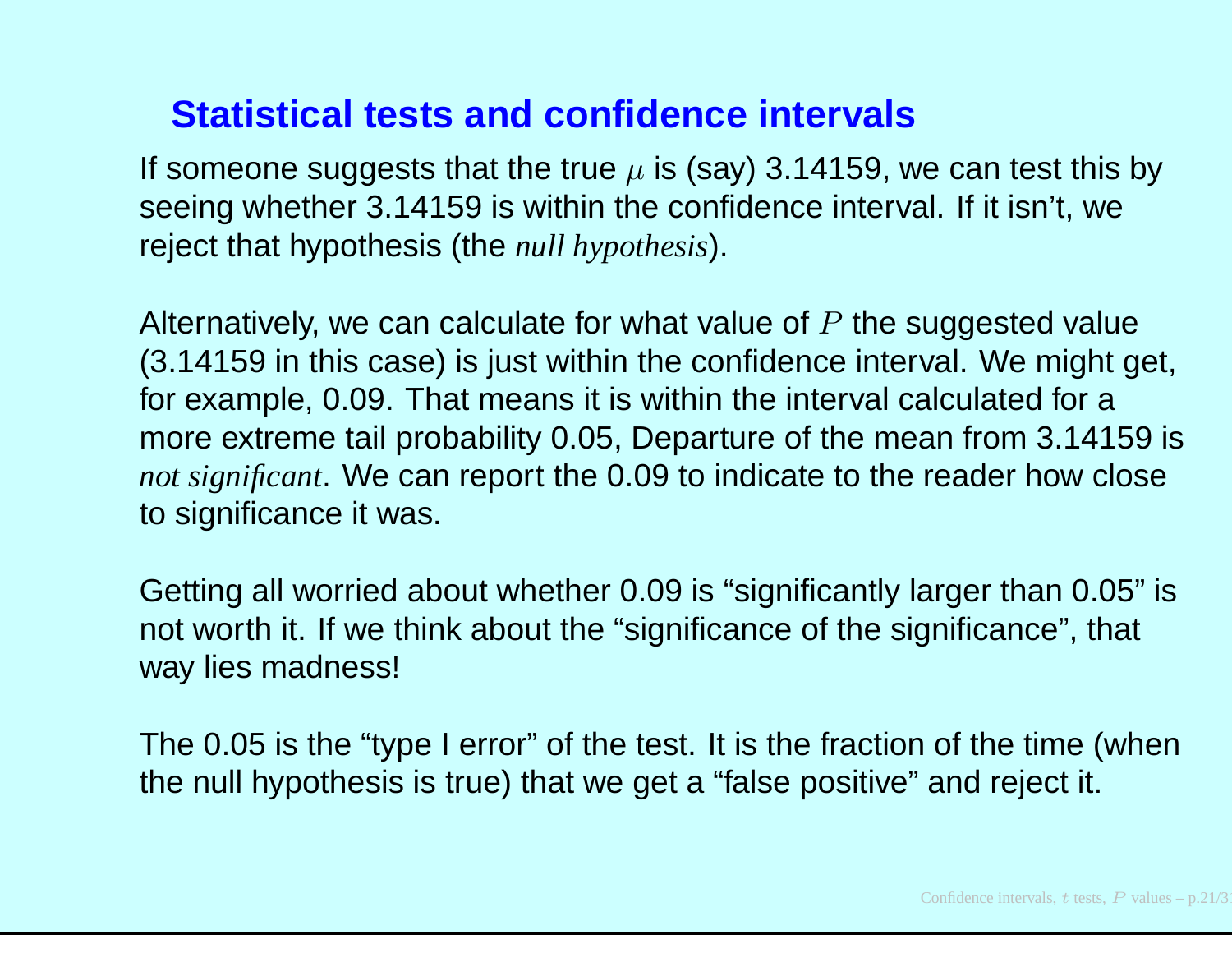# **One-tailed test**

If we just want to know whether our mean is significantly bigger than3.14159, but do not want to get excited if it is smaller, we do a one-tailed  $t$ test. We get the tail probability of 0.05 on one side, and 0.05 on the other (before we used 0.025 on each). Then we ignore the uninteresting tail (inthis case the upper tail – think about it ...)

This will make sense, for example, if we want to get excited about <sup>a</sup> drug and develop it further if it causes us to lose weight, but not if it causes usto gain weight.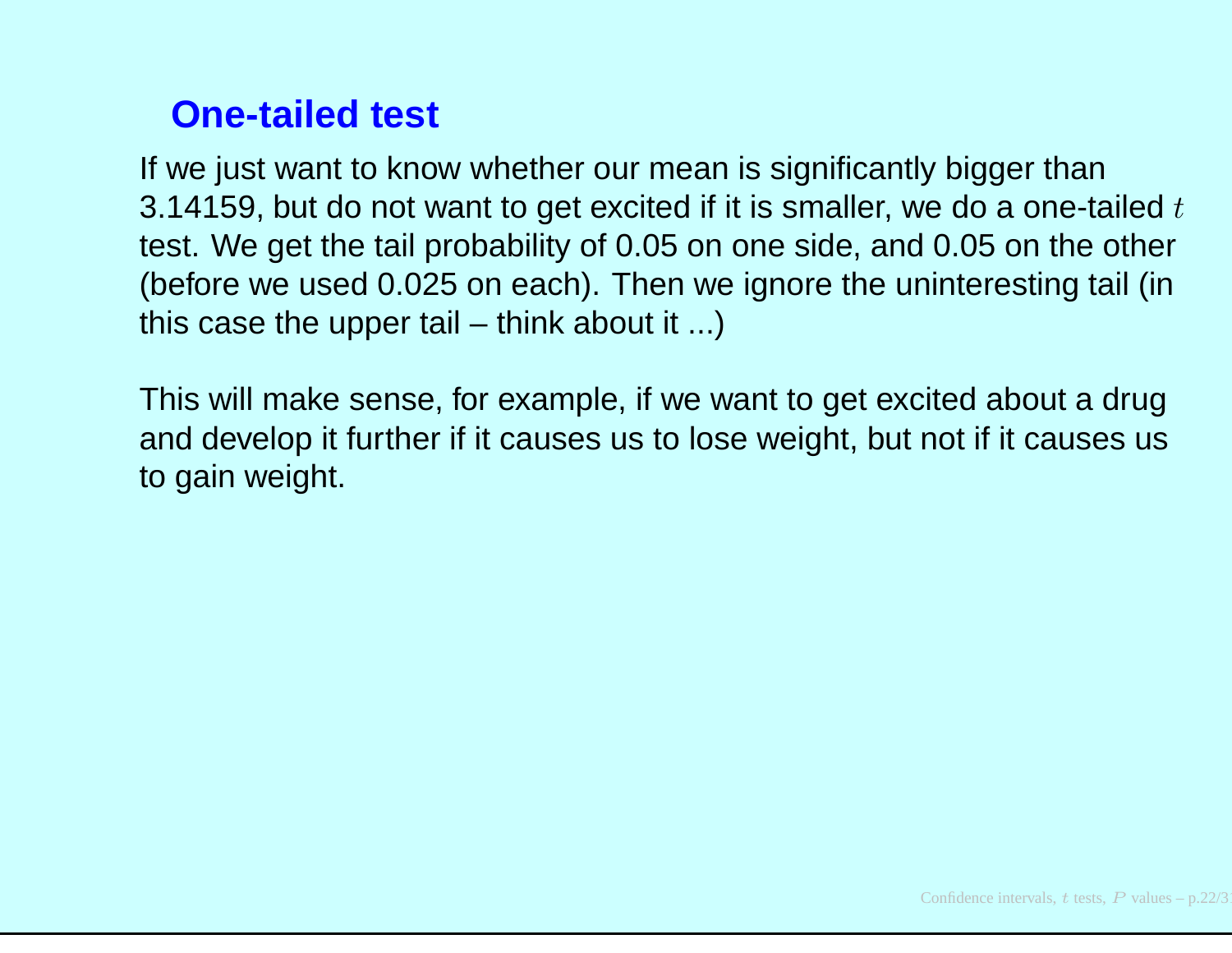# **Paired two-sample** <sup>t</sup>**-test**

Suppose we have two samples of the same size (say 25 numbers) and the corresponding numbers pair naturally. That is, there are some sources of error ("noise") that are shared by both members of <sup>a</sup> pair. For example, we might do before-and-after pairs of measurements after giving <sup>a</sup> drug. Or measure gene expression levels of <sup>a</sup> gene on two samples (one European and one African) on the same day, and do pairs of indviduals, one from each continent, on 25 different days.

The difference between two independent normally-distributed quantities isitself normally distributed. So to measure whether the "after" member of the pair is different from the "before" member, we just subtract them, and test whether the mean of this sample of differences is 0. It is then just <sup>a</sup>one-sample  $t$  test of the sort we used above. The standard deviation you use is the standard deviation of the differences, not of the individual members of the pair.

If the shared noise is large, this can be incredibly more appropriate thanthe next test ...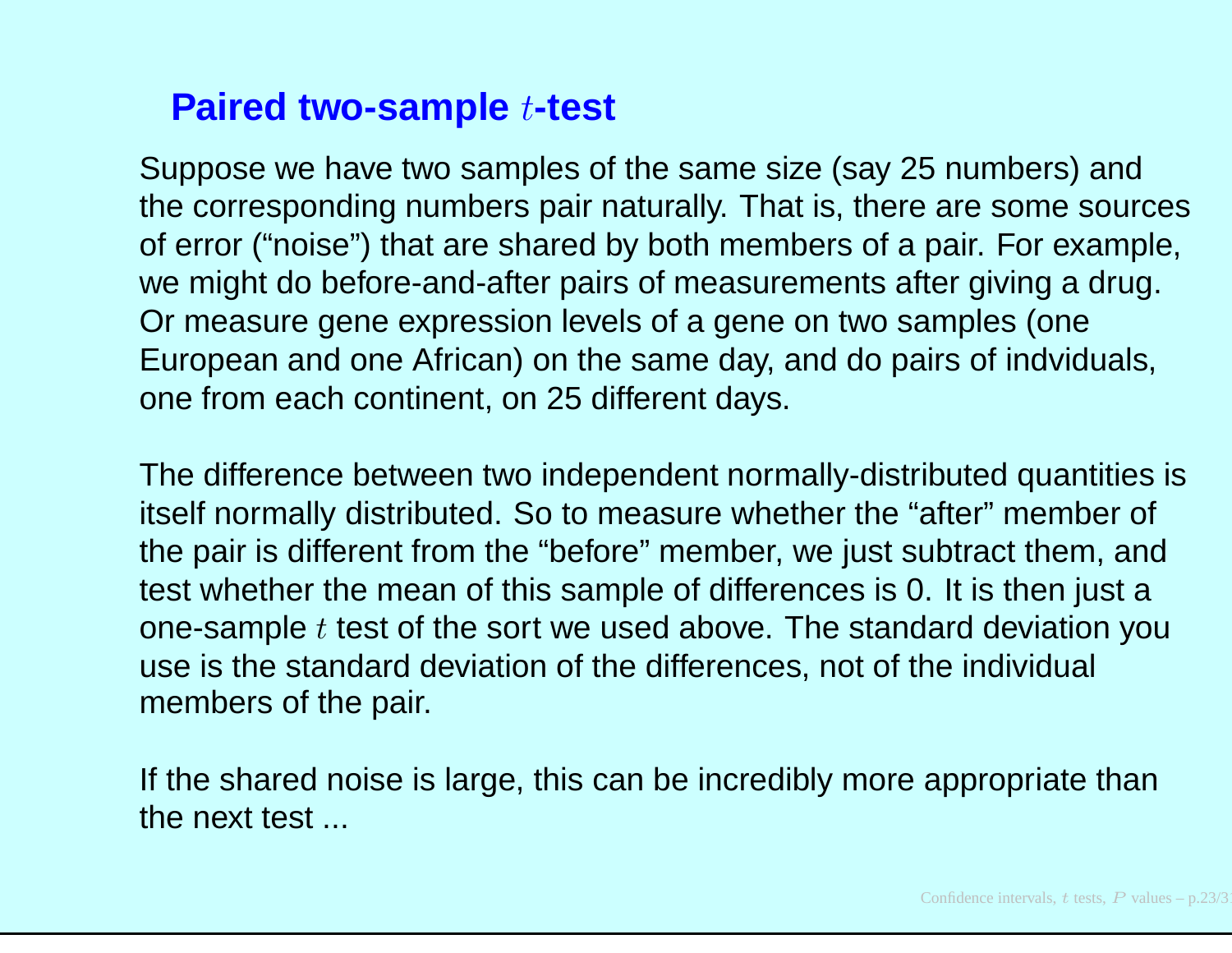# **(Unpaired) two-sample**t **test**

Suppose the two samples, which might even have different numbers of points, are drawn independently – there is no connection between point 18 from one sample, and point <sup>18</sup> from another. We want to compare the means of the two samples.

Assuming both are drawn from normal distributions *with the same (unknown) true variance* wecan do a  $t$  test this way:

- Suppose the samples are  $x_1, x_2, \ldots x_m$  $_m$  and  $y_1, y_2, \ldots, y_n$ , compute the means of the two samples ( $\bar{x}$  and  $\bar{y}$ ).
- Compute <sup>a</sup> pooled estimate of the variance:

$$
\hat{s}^{2} = \frac{\sum_{i=1}^{m} (x_i - \bar{x})^2 + \sum_{j=1}^{n} (y_i - \bar{y})^2}{n + m - 2}
$$

- The degrees of freedom is that denominator:  $(n-1) + (m-1)$  (or  $n+m-2$ ).
- Compute the confidence interval on  $\bar{x}-\bar{y}$  (using that estimate of the variance, and its square root times  $\sqrt{1/m + 1/n}$  as the standard deviation). That is appropriate under<br>the null bunethesis that the difference is 0. See whather 0 is in it. You can de sither a the null hypothesis that the difference is 0. See whether 0 is in it. You can do either <sup>a</sup>two-tailed or <sup>a</sup> one-tailed test.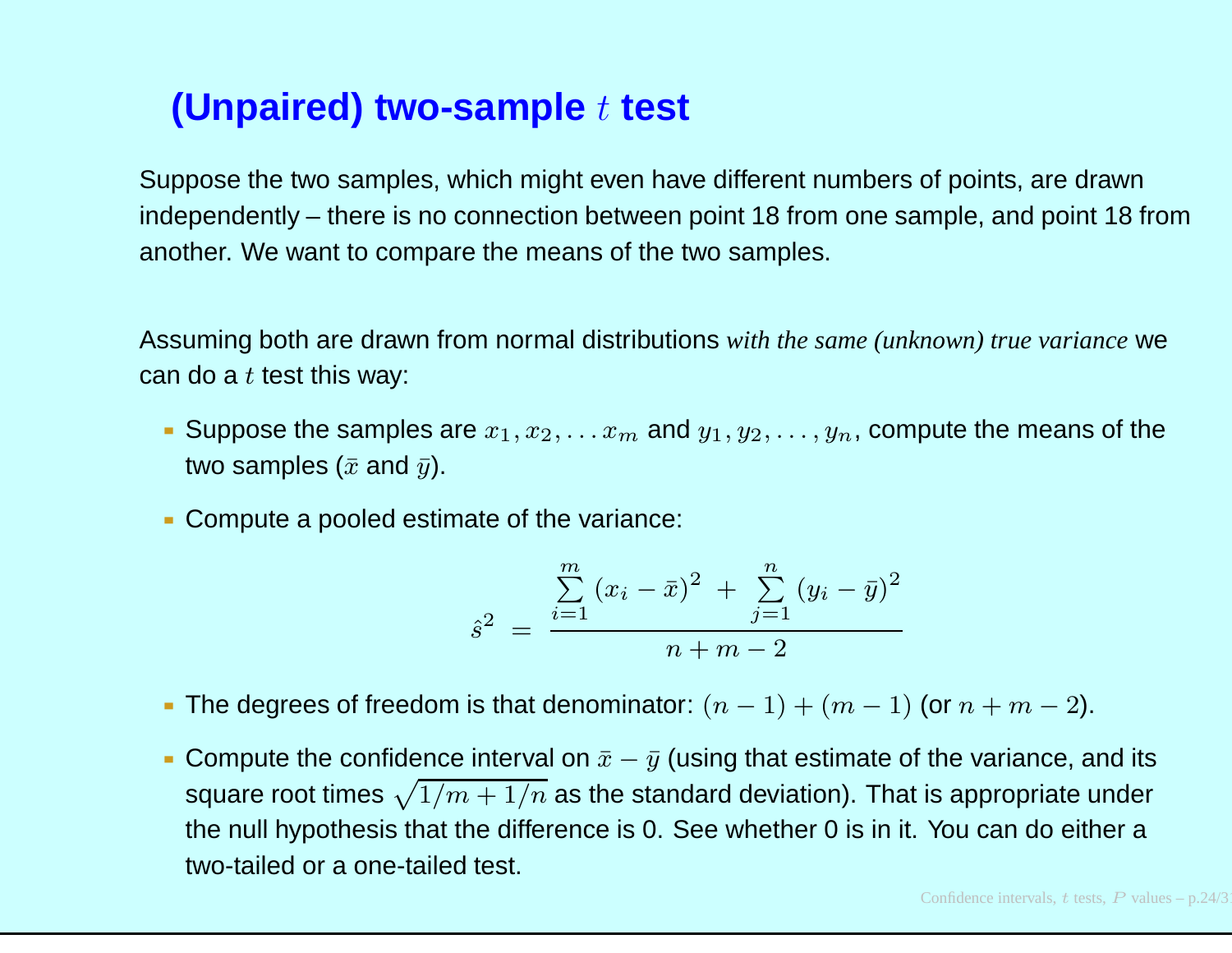### **Gene expression levels in two individuals**

Again from the Storer and Akey results, here are the gene expression levels for 20 genes, shown as unpaired. One individual is squares, theother is circles. (Storey et al., 2007, *Amer. J. Human Genet.* )

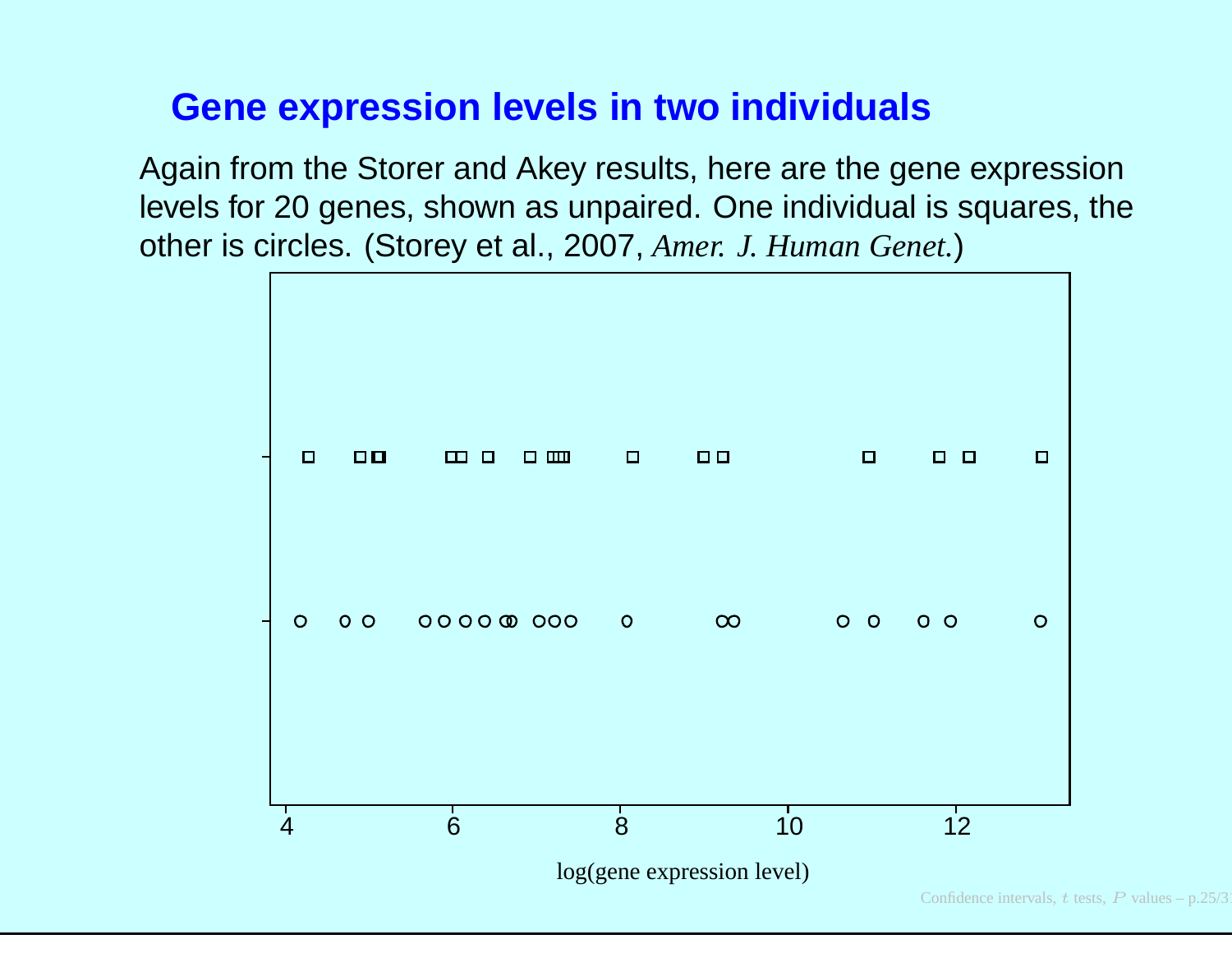#### **The same gene expression levels – paired**



log(gene expression levels)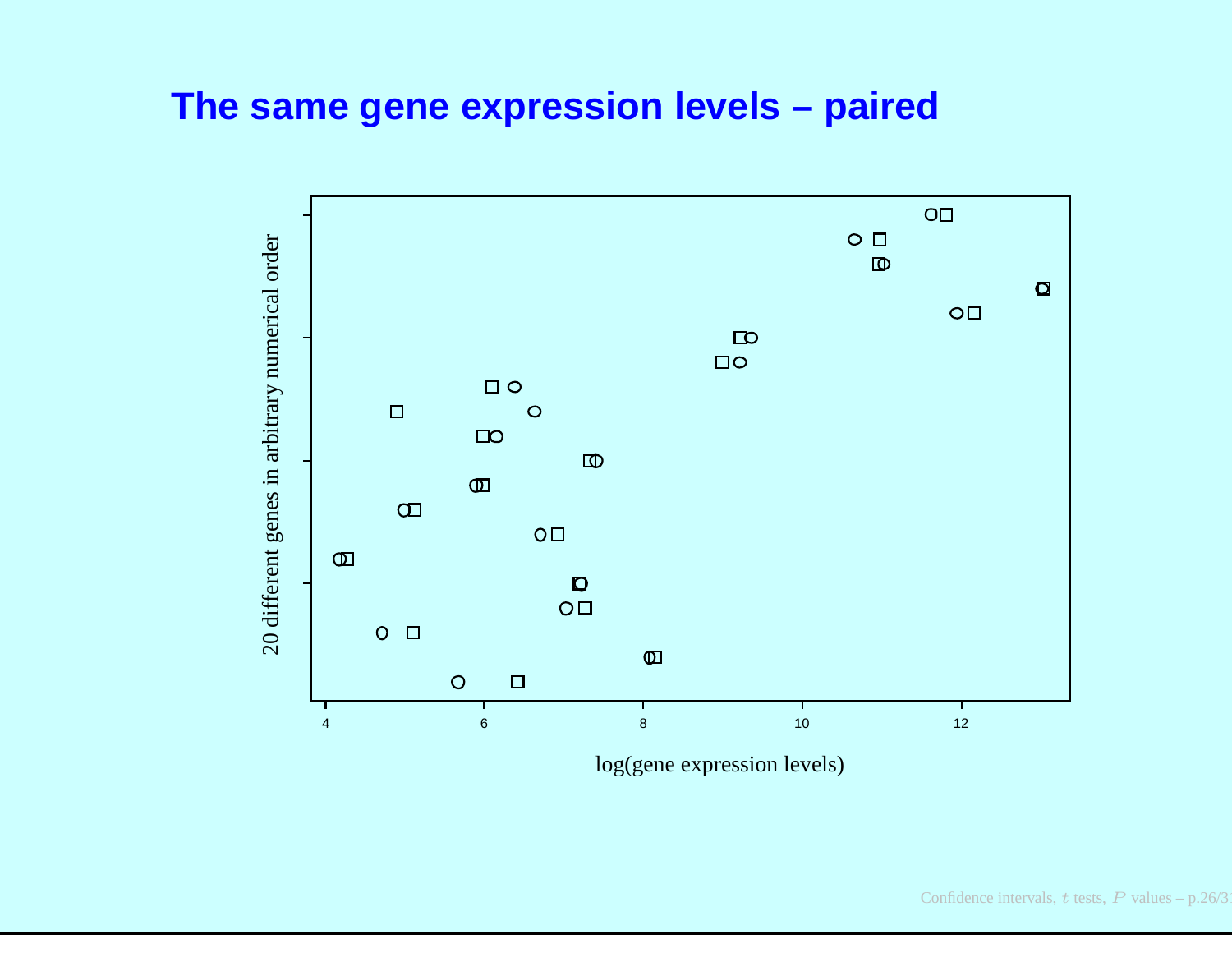#### **Using R to do <sup>a</sup> one-sample <sup>t</sup> test**

```
> t.test(x[,1])
        One Sample t-test
data: x[, 1]
t = 13.5484, df = 19, p-value = 3.251e-11
alternative hypothesis: true mean is not equal to 0
95 percent confidence interval:
 6.674685 9.113771
sample estimates:
mean of x
 7.894228
```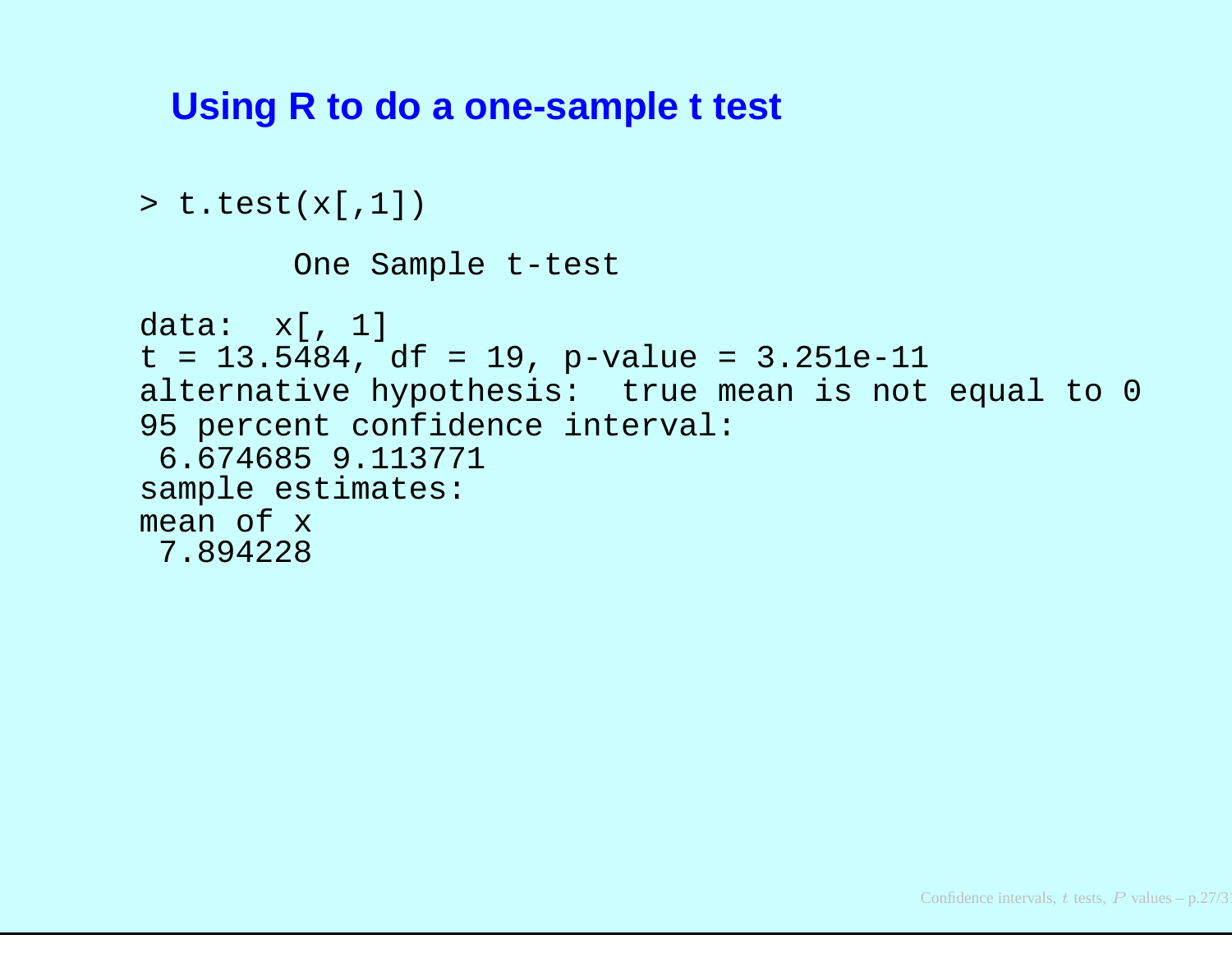#### **A two-sample t-test, unpaired**

```
> t.test(x[,1],x[,2])
```

```
Welch Two Sample t-test
```

```
data: x[, 1] and x[, 2]
t = -8e-04, df = 37.984, p-value = 0.9994
alternative hypothesis: true difference in means is
not equal to 0
95 percent confidence interval:
 -1.686258 1.684984
sample estimates:
mean of x mean of y
 7.894228 7.894865
```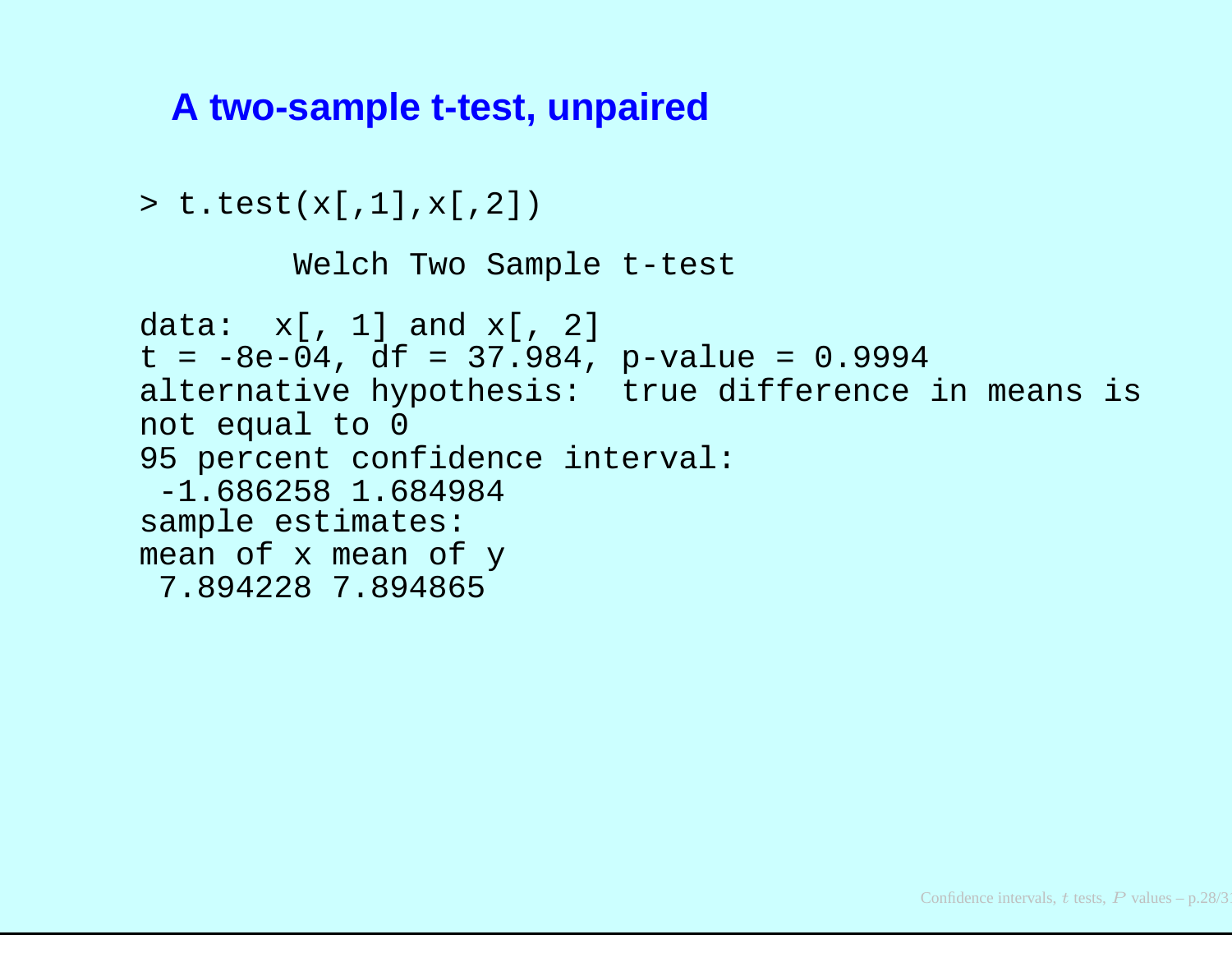#### **A two-sample t-test, which pairs corresponding values**

```
> t.test(x[,1],x[,2],paired=TRUE)
        Paired t-test
data: x[, 1] and x[, 2]
t = -0.006, df = 19, p-value = 0.9953
alternative hypothesis: true difference in means is
not equal to 0
95 percent confidence interval:
 -0.2223615 0.2210875
sample estimates:
mean of the differences
              -0.000637
```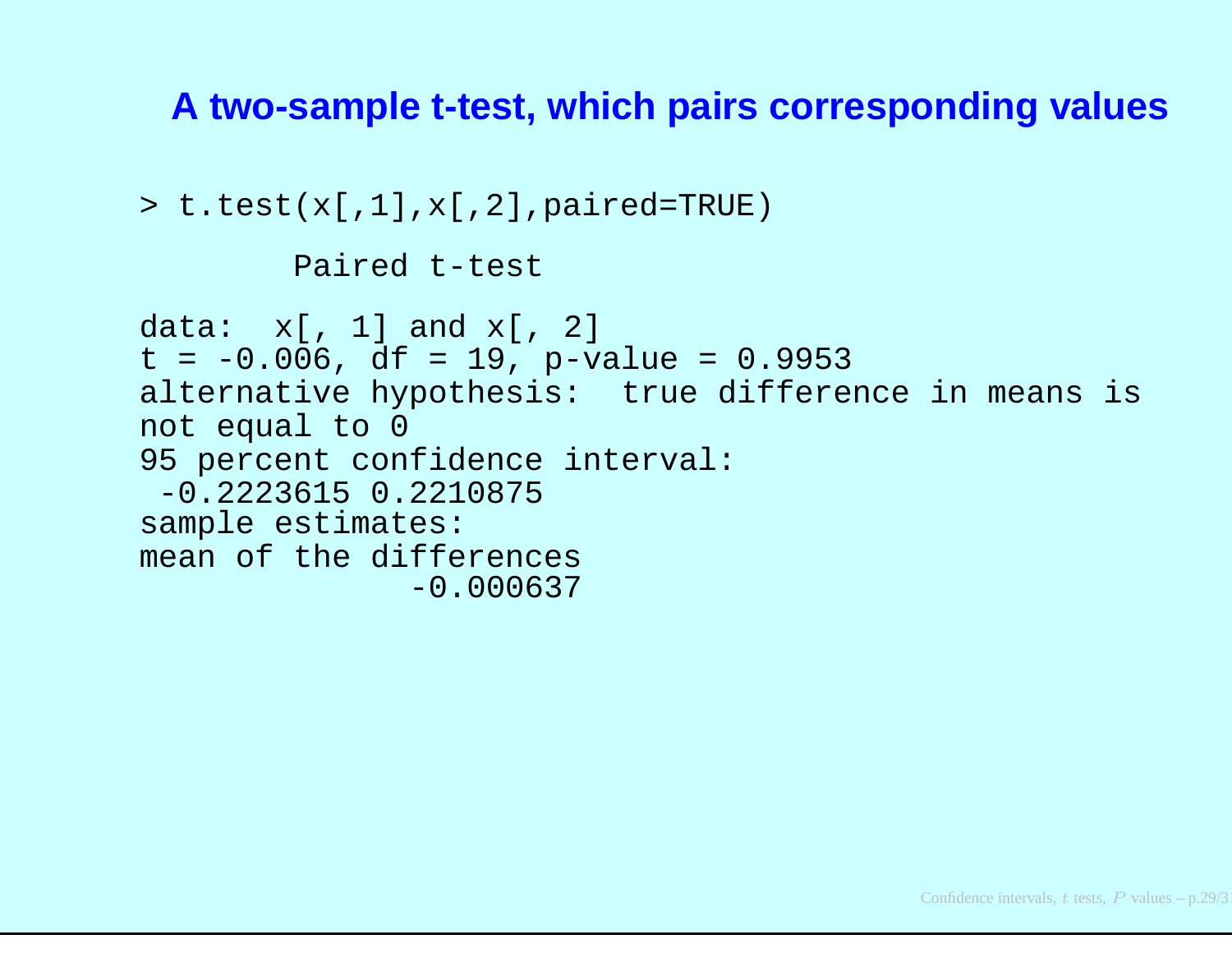#### **From ScienceNews, last year**

#### **Statistical insignificance**

Nowhere are the problems with statistics more blatant than in studies of genetic influences on disease. In 2007, for instance, researchers combing the medical literature found numerous studies linking a total of 85 genetic variants in 70 different genes to acute coronary syndrome, a cluster of heart problems. When the researchers compared genetic tests of 811 patients that had the syndrome with a group of 650 (matched for sex and age) that didn't, only one of the suspect gene variants turned up substantially more often in those with the syndrome — a number to be expected by chance.

"Our null results provide no support for the hypothesis that any of the 85" genetic variants tested is a susceptibility factor" for the syndrome, the researchers reported in the Journal of the American Medical Association.

How could so many studies be wrong? Because their conclusions relied on "statistical significance," a concept at the heart of the mathematical analysis of modern scientific experiments.

Tom Siegfried. 2010. Odds are, it's wrong. *ScienceNews*, March 27.